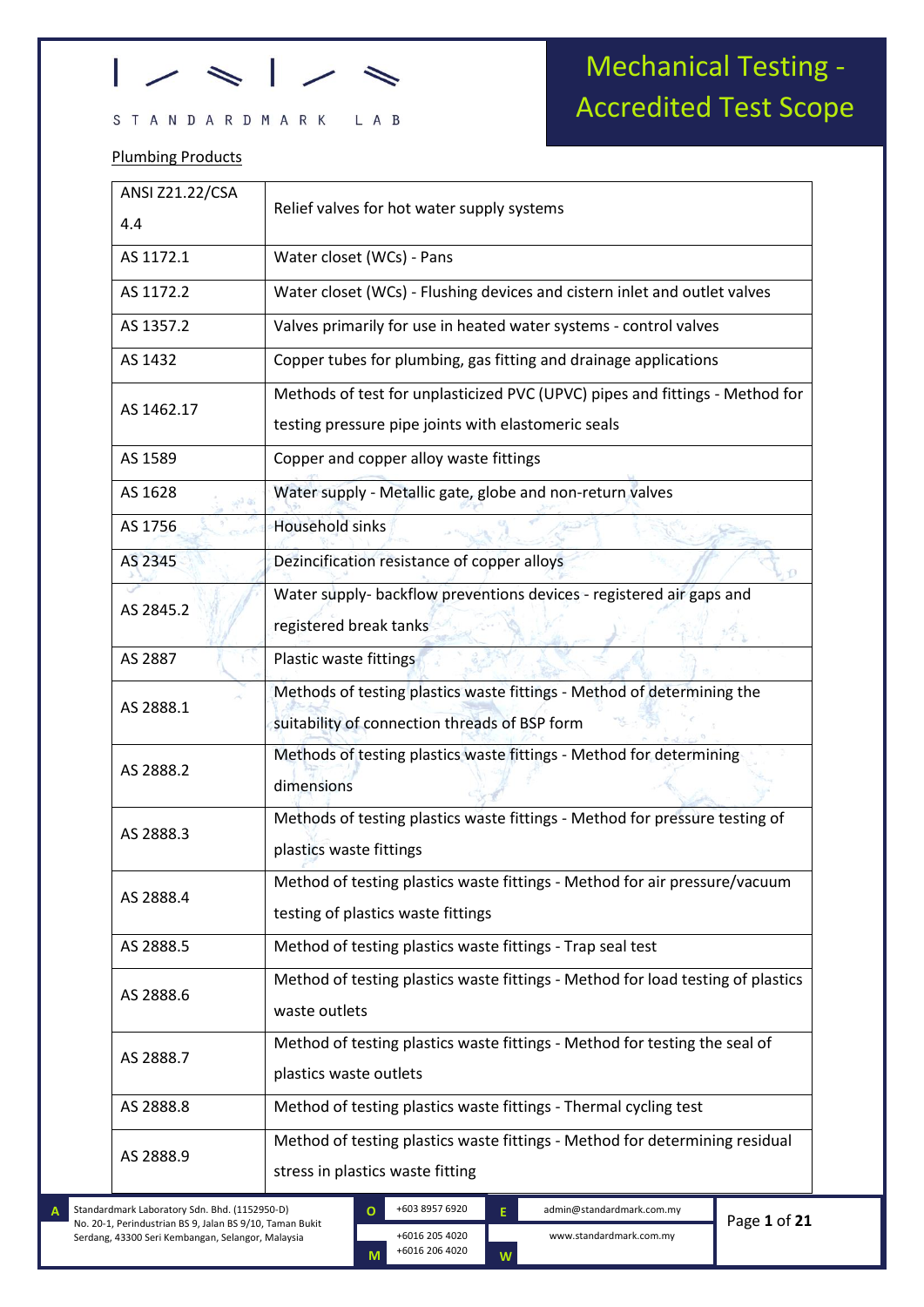### STANDARDMARK LAB

## Mechanical Testing - Accredited Test Scope

| AS 2888.10 | Method of testing plastics waste fittings - Method for leak testing plastics |
|------------|------------------------------------------------------------------------------|
|            | pan connectors                                                               |
| AS 3494    | <b>Bidettes and bidets</b>                                                   |
| AS 3498    | Authorization requirements for plumbing products - Water heaters and hot-    |
|            | water storage tanks                                                          |
| AS 3688    | Water supply and gas systems - Metallic fittings and end connectors          |
| AS 4023    | Non-vitreous china used in sanitary appliances                               |
|            | Water supply - Valves for the control of heater supply temperatures -        |
| AS 4032.1  | Thermostatic mixing valves - Materials design and performances               |
|            | requirements                                                                 |
| AS 4032.2  | Water supply - Valves for the control of hot water supply temperatures -     |
|            | Tempering valves and end-of-line temperature-actuated devices                |
|            | Water supply - Valves for the control of hot water supply temperatures -     |
| AS 4032.3  | Requirements for field testing, maintenance or replacement of thermostatic   |
|            | mixing valves, tempering valves and end of line temperature control devices  |
|            | Water supply - Valves for the control of heated water supply temperatures    |
| AS 4032.4  | - Thermostatically controlled taps for the control of heated water supply    |
|            | temperatures                                                                 |
| AS 4176.1  | Multilayer pipes for pressure applications - Multilayer piping systems for   |
|            | hot and cold water plumbing applications - General                           |
| AS 4176.2  | Multilayer pipes for pressure applications - Multilayer piping systems for   |
|            | hot and cold water plumbing applications - Pipes                             |
| AS 4176.3  | Multilayer pipes for pressure applications - Multilayer piping systems for   |
|            | hot and cold water plumbing applications - Fittings                          |
|            | Multilayer pipes for pressure applications - Multilayer piping systems for   |
| AS 4176.5  | hot and cold water plumbing applications - Fitness for purpose of the        |
|            | system                                                                       |
| AS 4176.7  | Multilayer pipes for pressure applications - Multilayer piping systems for   |
|            | hot and cold water plumbing applications - Assessment for conformity         |
|            | Multilayer pipes for pressure applications - Multilayer pipe systems for     |
| AS 4176.8  | consumer gas installations with a maximum operating pressure up to and       |
|            | including 5 bar (500kPa) - Specifications for systems (exclusion: Section    |

Standardmark Laboratory Sdn. Bhd. (1152950-D) No. 20-1, Perindustrian BS 9, Jalan BS 9/10, Taman Bukit Serdang, 43300 Seri Kembangan, Selangor, Malaysia

**A**

kkjkkj

+6016 205 4020 +6016 206 4020 **O**

**M**

**E**

**W**

+603 8957 6920 admin@standardmark.com.my www.standardmark.com.my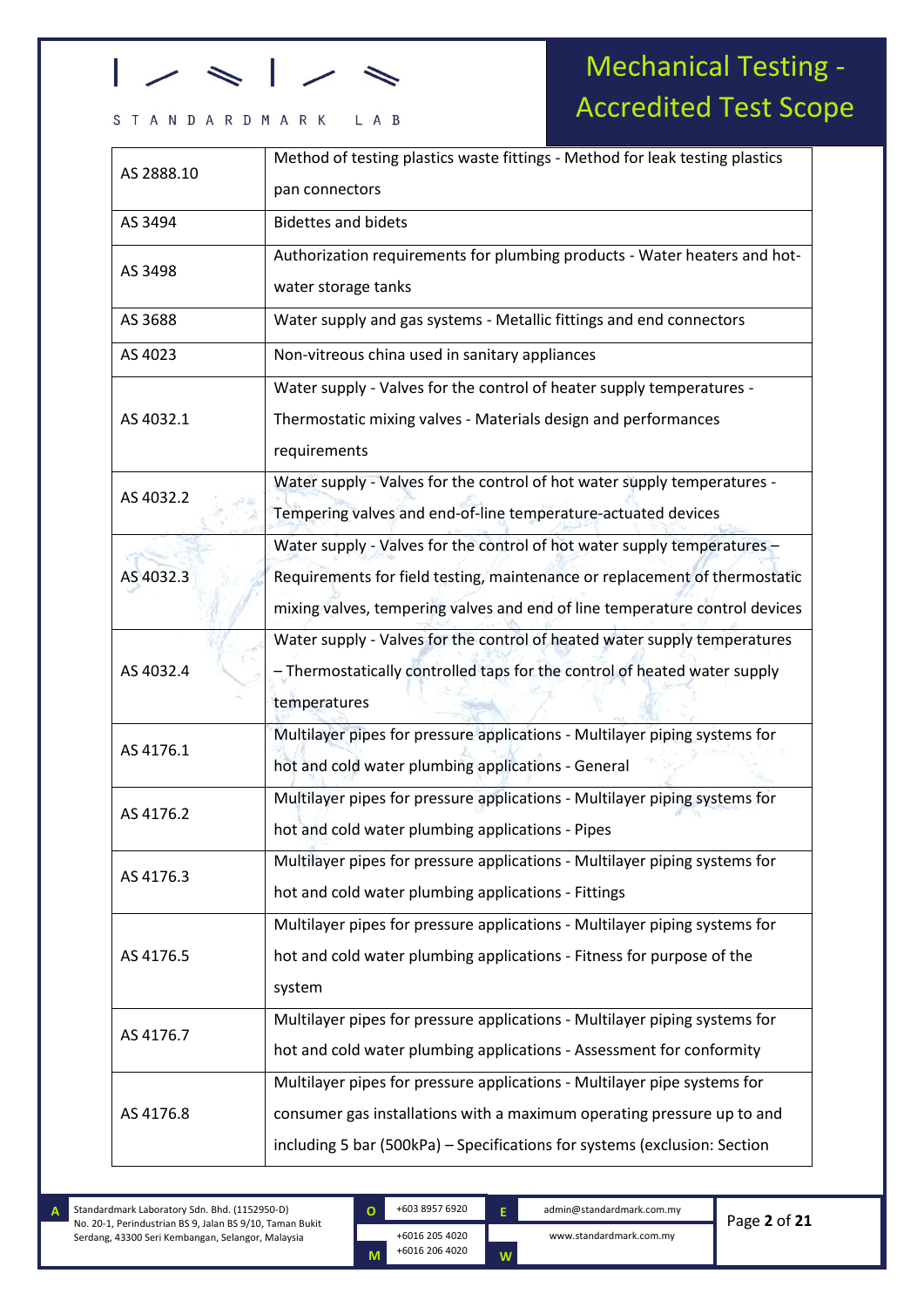#### L A B STANDARDMARK

## Mechanical Testing - Accredited Test Scope

|                | 5.5.2 additional requirements, table 1 physical properties, odorant                                                                                  |
|----------------|------------------------------------------------------------------------------------------------------------------------------------------------------|
|                | permeability)                                                                                                                                        |
| AS 4617        | Manual shut off gas valves                                                                                                                           |
| AS 4794        | Non-return valves - Swing check and tilting disc                                                                                                     |
| AS 4795.1      | Butterfly valves for waterworks purposes - Wafer and lugged                                                                                          |
| AS 4795.2      | Butterfly valves for waterworks purposes - Double flanged                                                                                            |
| AS 4796        | Water supply - metal bodied and plastic-bodied ball valves for property<br>service connection                                                        |
| AS 5612        | Butterfly valves for general purposes                                                                                                                |
| AS 5830.1      | In-line ball valves for use in plumbing water supply systems - metal bodied                                                                          |
| AS 5830.2      | In-line ball valves for use in plumbing water supply systems - plastics bodied                                                                       |
|                | Technical specification for plumbing and drainage products - in-line valves                                                                          |
| ATS 5200.012   | for use in plumbing water supply systems - miscellaneous types metallic and                                                                          |
|                | non-metallic                                                                                                                                         |
| ATS 5200.016   | Technical specification for plumbing and drainage products - cistern inlet<br>valves                                                                 |
| ATS 5200.017   | Technical specification for plumbing and drainage products - cistern outlet<br>valves                                                                |
| ATS 5200.020   | Technical specification for plumbing and drainage products - flushing valves<br>for water closets and urinals- for use with mains supply             |
| ATS 5200.030   | Technical specification for plumbing and drainage products - solenoid valves                                                                         |
| ATS 5200.037.1 | Technical specification for plumbing and drainage products - part 037.1:<br>flow controllers - for controlling flows in cold or heated water systems |
| ATS 5200.037.2 | Technical specification for plumbing and drainage products - part 037.2:<br>flow controllers - for use in heated water plumbing systems              |
| ATS 5200.040   | Technical specification for plumbing and drainage products - waste pipe                                                                              |
|                | connections outlets and gratings, separate or integral                                                                                               |
| ATS 5200.051   | Technical specification for plumbing and drainage products - bidet douche<br>seats                                                                   |
|                | Technical specification for plumbing and drainage products - appliances                                                                              |
| ATS 5200.101   | (low hazard rating)                                                                                                                                  |

kkjkkj

+6016 205 4020 **O**

**M**

+6016 206 4020

**E**

**W**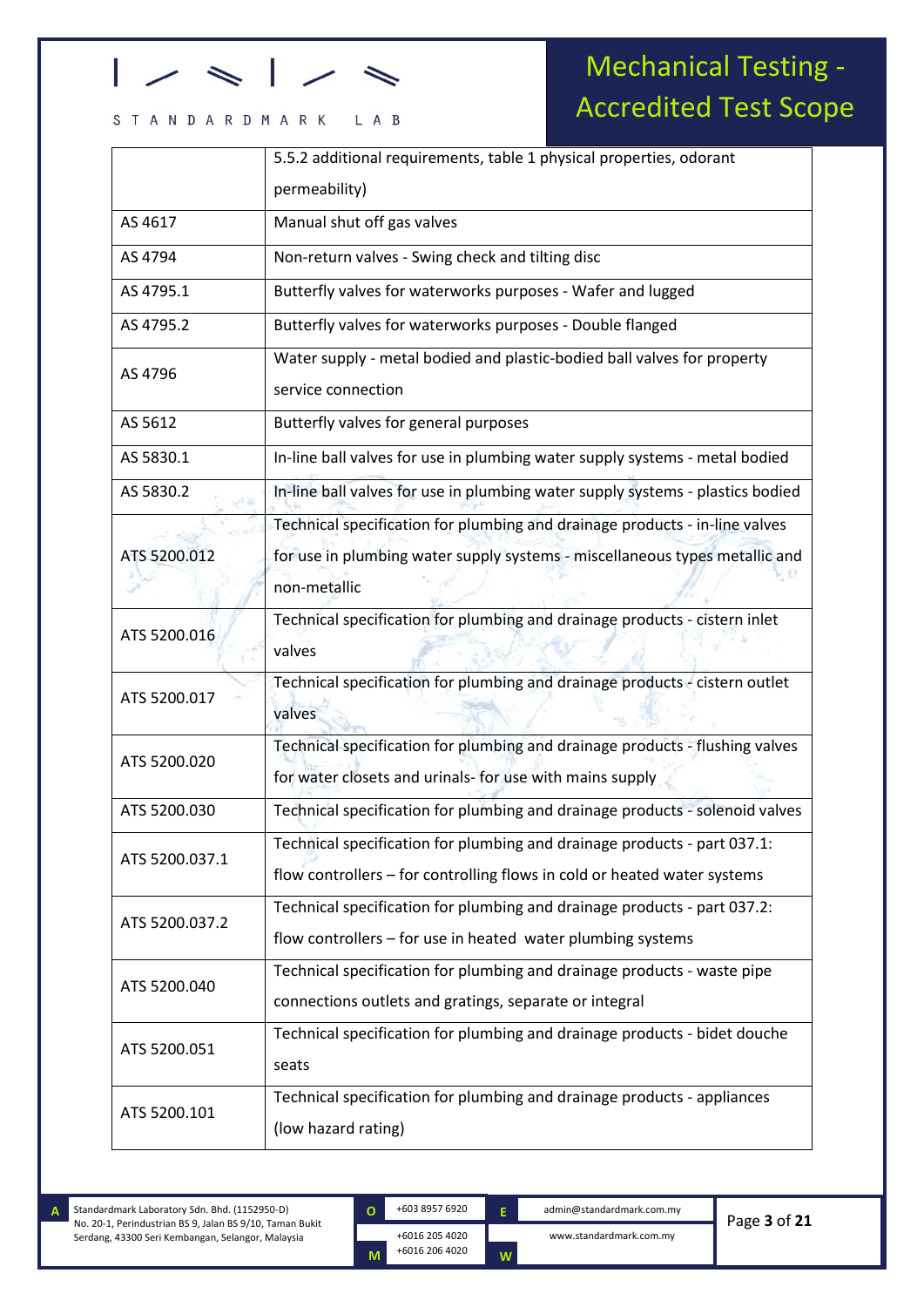# 

#### L A B STANDARDMARK

## Mechanical Testing - Accredited Test Scope

| ATS 5200.478          | Technical specification for plumbing and drainage products - cross-linked    |
|-----------------------|------------------------------------------------------------------------------|
|                       | polyethylene/aluminium/cross-linked polyethylene macro-composite pipe        |
|                       | systems for pressure applications                                            |
| ATS 5200.485          | Technical specification for plumbing and drainage products - pressure        |
|                       | compensating tank                                                            |
|                       | Technical specification for plumbing and drainage products - Cross-linked    |
| ATS 5200.490          | polyethylene/aluminium/polyethylene-composite pipe systems for               |
|                       | pressure application                                                         |
| <b>ASME</b>           |                                                                              |
| A112.18.1/CSA         | Plumbing supply fittings                                                     |
| B125.1                |                                                                              |
| ASME A112.4.12        | Manually operated quarter-turn shutoff valves for use in plumbing systems    |
| ASME A112.18.1        | Plumbing supply fittings                                                     |
| <b>ASME A112.18.2</b> | Plumbing waste fittings                                                      |
|                       | Performance requirements for backflow protection devices and systems in      |
| ASME A112.18.3        | plumbing fixture fittings                                                    |
| ASME A112.18.6        | Flexible water connectors                                                    |
| ASME A112.19.2        | Ceramic plumbing fixtures                                                    |
| ASME A112.19.3        | Stainless steel plumbing fixtures                                            |
| ASME A112.19.5        | Flush valves and spuds for water closets, urinals and tanks                  |
| ASME A112.19.14       | Six-liter water closets equipped with a dual flushing device                 |
| ASME A112.1016        | Performance requirements for automatic compensating valves for               |
|                       | individual showers and tub/shower combinations                               |
| AS/NZS 1254           | PVC-U pipes and fittings for stormwater and surface water applications       |
| AS/NZS1260            | PVC-U pipes and fittings for drain, waste and vent applications              |
|                       | Methods of test for plastics pipes and fittings- method for determining the  |
| AS/NZS 1462.1         | dimensions of pipes and fittings                                             |
|                       | Methods of test for plastics pipes and fittings - method for determining the |
| AS/NZS 1462.3         | impact characteristics of pipes                                              |
|                       | Methods of test for plastic pipes and fittings- method of determining the    |
| AS/NZS 1462.4         | reversion of UPVC pipes                                                      |
|                       |                                                                              |

kkjkkj

+6016 205 4020 +6016 206 4020 **O**

**M**

**E**

**W**

+603 8957 6920 admin@standardmark.com.my www.standardmark.com.my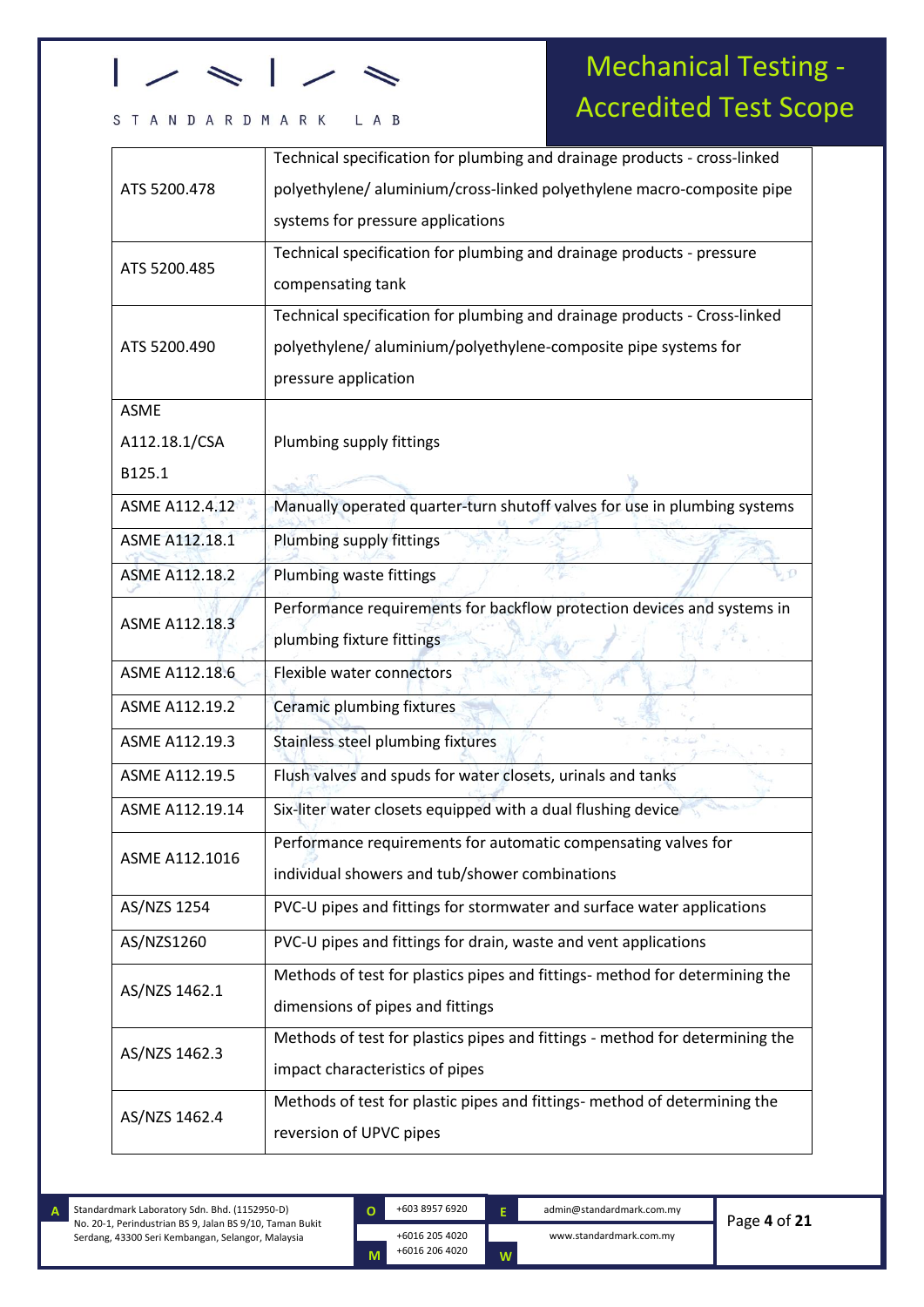#### L A B STANDARDMARK

## Mechanical Testing - Accredited Test Scope

|                 | Methods of tests for plastics pipes and fittings - thermoplastics pipes,       |
|-----------------|--------------------------------------------------------------------------------|
| AS/NZS 1462.6   | fittings and assemblies for the transport of fluids under pressure -           |
|                 | resistance to internal pressure                                                |
| AS/NZS 1462.8   | Methods of test for plastics pipes and fittings -method of testing the leak    |
|                 | tightness of assemblies                                                        |
| AS/NZS 1462. 11 | Methods of tests for PVC pipes and fittings - method for high temperature      |
|                 | stress-relief testing of fittings                                              |
| AS/NZS 1462.16  | Methods of tests for plastics pipes and fittings - method for high             |
|                 | temperature testing of pipe                                                    |
| AS/NZS 1477     | PVC pipes and fittings for pressure applications                               |
| AS/NZS 1571     | Copper - seamless tubes for airconditioning and refrigeration                  |
| AS/NZS 1730     | Washbasins                                                                     |
| AS/NZS 2023     | Baths for ablutionary purposes                                                 |
| AS/NZS 2280     | Ductile iron pipes and fittings                                                |
| AS/NZS 2492     | Cross-linked polyethylene (PE-X) pipes for pressure applications               |
|                 | Mechanical jointing fittings for use with crosslinked polyethylene (PE-X) for  |
| AS/NZS 2537.1   | pressure applications - plastics piping systems for hot and cold water         |
|                 | installations-crosslinked polyethylene (PE-X) - General                        |
|                 | Mechanical jointing fittings for use with crosslinked polyethylene (PE-X) for  |
| AS/NZS 2537.2   | pressure applications - plastics piping systems for hot and cold water         |
|                 | installations-crosslinked polyethylene (PE-X) - Fittings                       |
|                 | Mechanical jointing fittings for use with crosslinked polyethylene (PE-X) for  |
| AS/NZS 2537.3   | pressure applications - plastics piping systems for hot and cold water         |
|                 | installations- crosslinked polyethylene (PE-X) - Fitness for purpose of the    |
|                 | system                                                                         |
|                 | Mechanical jointing fittings for use with crosslinked polyethylene (PE-X) for  |
| AS/NZS 2537.5   | pressure applications - plastics pipes and fittings - crosslinked polyethylene |
|                 | (PE-X) pipe systems for the conveyance of gaseous - metric series -            |
|                 | specifications - fittings for mechanical jointing (including PE-X/ metal       |
|                 | transitions)                                                                   |
| AS/NZS 2638.1   | Gate valves for waterworks purposes - metal seated                             |
| AS/NZS 2638.2   | Gate valves for waterworks purposes - resilient seated                         |

Standardmark Laboratory Sdn. Bhd. (1152950-D) No. 20-1, Perindustrian BS 9, Jalan BS 9/10, Taman Bukit Serdang, 43300 Seri Kembangan, Selangor, Malaysia

kkjkkj

+6016 205 4020 +6016 206 4020 **O M**

+603 8957 6920 admin@standardmark.com.my **E**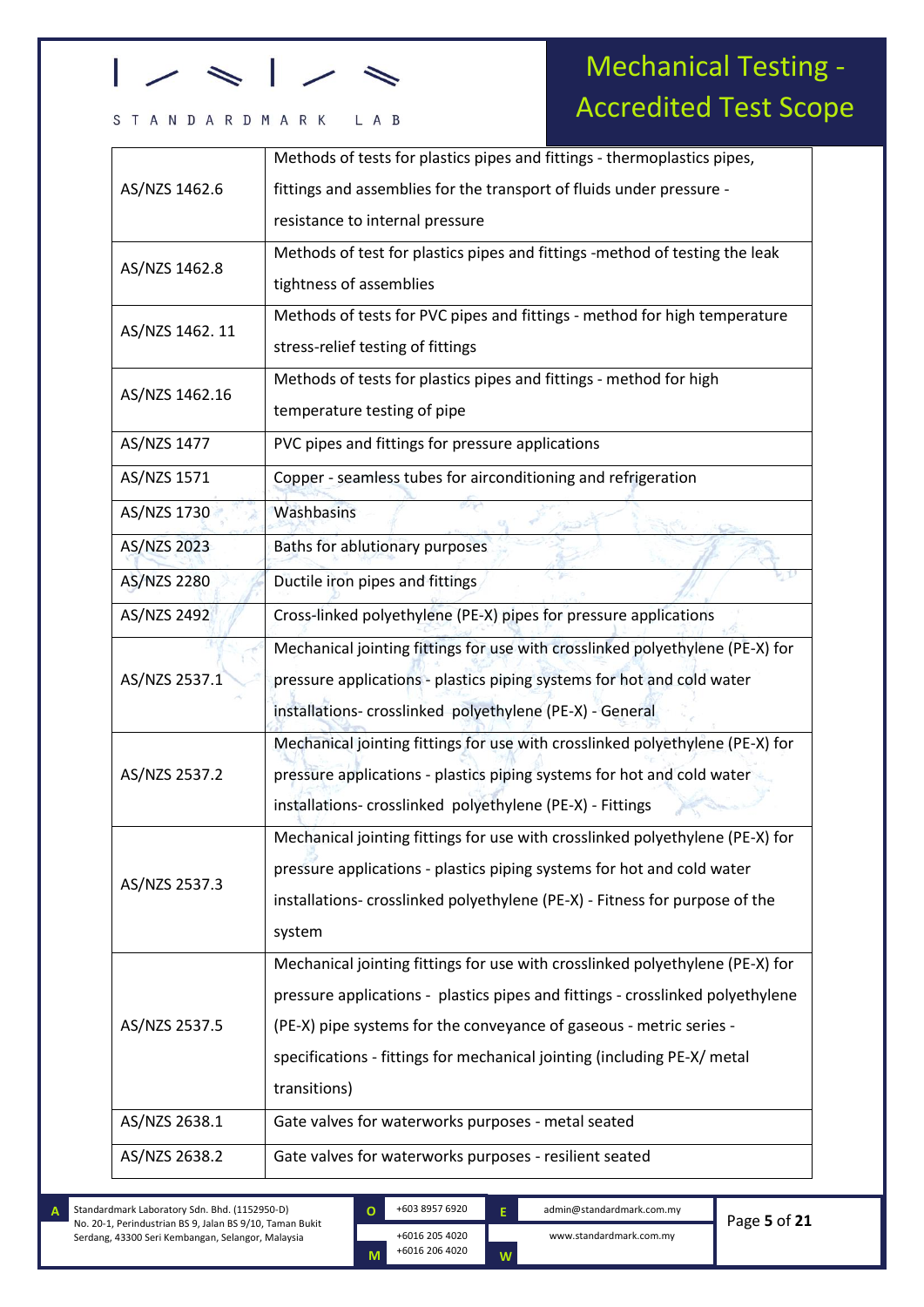# 

### STANDARDMARK LAB

## Mechanical Testing - Accredited Test Scope

| Polybutylene (PB) plumbing pipe systems - polybutylene (PB) pipe for hot                    |
|---------------------------------------------------------------------------------------------|
|                                                                                             |
| and cold water applications                                                                 |
| Polybutylene (PB) plumbing pipe systems - mechanical jointing fittings for                  |
| use with polybutylene (PB) pipes for hot and cold water applications                        |
| Water supply - backflow prevention devices - Materials, design and                          |
| performance requirements                                                                    |
| Water supply - flexible hose assemblies                                                     |
| Acrylonitrile butadine styrene (ABS) compounds, pipes and fittings for                      |
| pressure applications                                                                       |
| Performance of showers for bathing                                                          |
| Water supply - Tap ware                                                                     |
| Fittings for polyethylene (PE) pipes for pressure applications                              |
| Polyethylene (PE) pipes for pressure applications                                           |
| Polyethylene (PE) compounds for pressure pipes and fittings                                 |
| Plastics piping systems for soil and waste discharge (low and high                          |
| temperature) inside buildings - polyethylene (PE)                                           |
| Oriented PVC (PVC-O) pipes for pressure applications                                        |
| Modified PVC (PVC-M) pipes for pressure applications                                        |
| Polyethylene and polypropylene pipes and fittings for drainage and                          |
| sewerage applications                                                                       |
| Water efficient products - rating and labelling                                             |
|                                                                                             |
| Anti-siphon fill valves for water closet tanks                                              |
| Hand-held showers                                                                           |
| Performances requirements for automatic compensating valves for                             |
| individual showers tub/shower combinations                                                  |
| Performance requirements for temperature actuated mixing valves for hot                     |
| water distribution systems                                                                  |
|                                                                                             |
| Performance requirements for wall hydrant with backflow protection and<br>freeze resistance |
| Performance requirements for push-fit fittings                                              |
|                                                                                             |
|                                                                                             |

kkjkkj



**E**

**W**

+603 8957 6920 admin@standardmark.com.my www.standardmark.com.my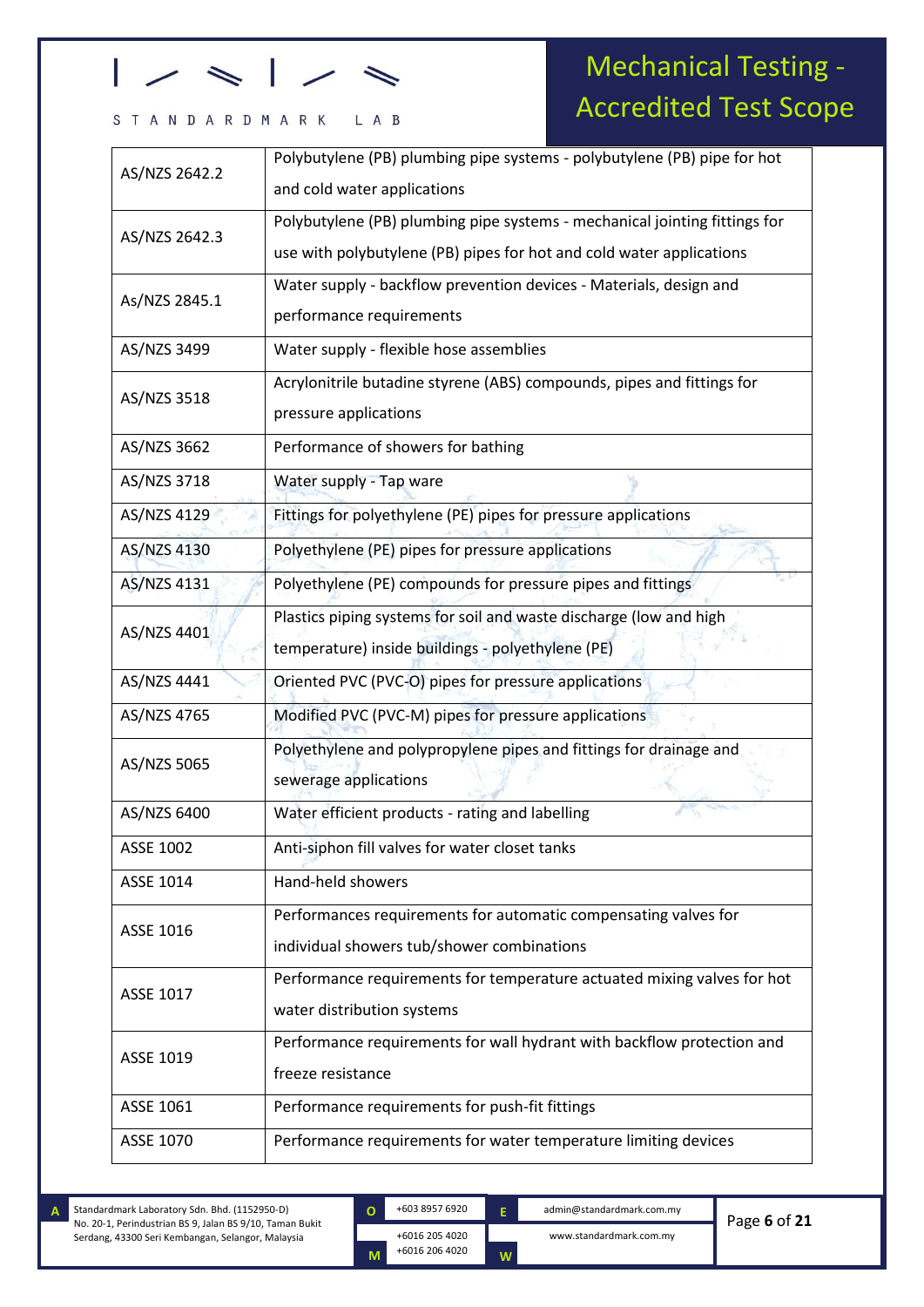### STANDARDMARK LAB

## Mechanical Testing - Accredited Test Scope

| <b>ASTM D1785</b> | Standard specification for poly (vinyl chloride) (PVC) plastic pipe, schedule    |
|-------------------|----------------------------------------------------------------------------------|
|                   | 40,80 and 120                                                                    |
| ASTM D2241        | Standard specification for poly (vinyl chloride) (PVC) pressure-rated pipe       |
|                   | (SDR series)                                                                     |
| ASTM F876         | Standard specification for crosslinked polyethylene (PEX) tubing                 |
| ASTM F877         | Standard specification for crosslinked polyethylene (PEX) hot and cold water     |
|                   | distribution system                                                              |
|                   | Standard specification for metal insert fittings utilizing a copper crimp ring   |
| <b>ASTM F1807</b> | for SDR9 cross-linked polyethylene (PEX) tubing and SDR9 polyethylene of         |
|                   | raised temperature (PE-RT) tubing                                                |
|                   | Standard specification for metal insert fittings for polyethylene                |
| <b>ASTM F1974</b> | /aluminium/polyethylene and crosslinked                                          |
|                   | polyethylene/aluminium/crosslinked polyethylene composite pressure pipe          |
|                   | Standard specification for plastic insert fittings utilizing a copper crimp ring |
| <b>ASTM F2159</b> | for SDR9 cross-linked polyethylene (PEX) tubing and SDR9 polyethylene of         |
|                   | raised temperature (PE-RT) tubing                                                |
| AWWA C606         | Grooved and shouldered joints                                                    |
| BS 1212-1         | Float operated valves. Specification for piston type float opearte valves        |
|                   | (copper alloy body) (excluding floats)                                           |
|                   | Float operated valves. Specification for diaphragm type float operated           |
| BS 1212-2         | valves                                                                           |
|                   | (copper alloy body) (excluding floats)                                           |
|                   | Float operated valves. Specification for diaphragm type float operated           |
| BS 1212-3         | valves                                                                           |
|                   | (plastic bodied) for cold water services only (excluding floats)                 |
| BS 1212-4         | Float operated valves - Part 4: specification for compact type float operated    |
|                   | valves for WC flushing cisterns (including floats)                               |
| BS 1254           | Specification for WC seats (plastics)                                            |
| BS 2782-11:       | Method for testing plastics, thermoplastics pipes, fittings and valves,          |
| Method 1101A      | measurement of dimensions of pipes                                               |
| BS 3402           | Specification for quality of vitreous china sanitary appliances                  |
| BS 3943           | Specification for plastics waste traps                                           |
|                   |                                                                                  |

kkjkkj



**E**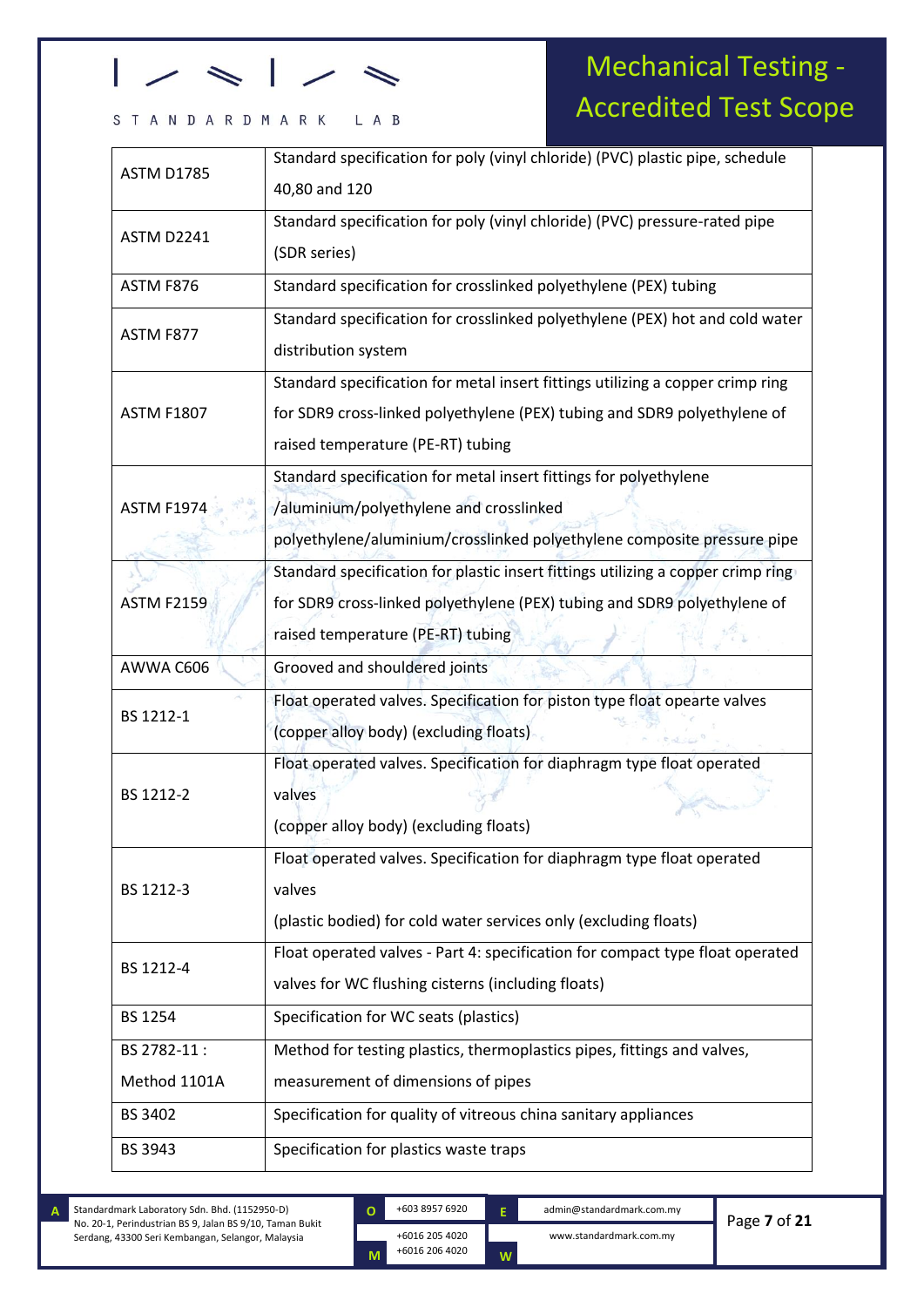### STANDARDMARK LAB

## Mechanical Testing - Accredited Test Scope

| BS 4346-3      | Joints and fittings for use with unplasticized PVC pressure pipes.            |
|----------------|-------------------------------------------------------------------------------|
|                | Specification for solvent cement                                              |
| <b>BS 4514</b> | Unplasticized PVC soil and ventilating pipes of 82.4 mm minimum mean          |
|                | outside diameter, and fittings and accessories of 82.4 mm and of other sizes  |
|                | specification                                                                 |
|                | Specification for cast iron globe and stop and check valves for general       |
| BS 5152        | purposes                                                                      |
| <b>BS 5153</b> | Specification for cast iron check valves for general purposes                 |
|                | Specification for copper alloy globe, globe stop and check, check and gate    |
| <b>BS 5154</b> | valves                                                                        |
| BS 5163-1      | Valves for waterworks purposes - predominantly key-operated cast iron         |
|                | gate valves - code of practice                                                |
| BS 5163-2      | Valves for waterworks purposes - stem caps for use on isolating valves and    |
|                | associated water control apparatus - specification                            |
| <b>BS 5255</b> | Specification for thermoplastics waste pipe and fittings                      |
| BS 5627        | Specification for plastics connectors for use with horizontal outlet vitreous |
|                | china WC pans                                                                 |
|                | Specification for low-resistance single taps and combination tap assemblies   |
| <b>BS 5412</b> | (nominal size 1/2 and 3/4) suitable for operation at PN 10max and a           |
|                | minimum flow pressure of 0.01MPa (0.1 bar)                                    |
| BS 7291-1      | Thermoplastics pipe and fitting systems for hot and cold water for domestic   |
|                | purposes and heating installation in building - general requirements          |
|                | Thermoplastics pipe and fitting systems for hot and cold water for domestic   |
| BS 7291-2      | purposes and heating installation in building - specification for crosslinked |
|                | polybuthylene (PB) pipes and associated fittings.                             |
| BS 7291-3      | Thermoplastics pipe and fitting systems for hot and cold water for domestic   |
|                | purposes and heating installation in building - specification for crosslinked |
|                | polyethylene (PEX) pipes and associated fittings.                             |
|                | Thermoplastics pipe and fitting systems for hot and cold water for domestic   |
| BS 7291-4      | purposes and heating installation in building - specification for chlorinated |
|                | polyvinyl chloride (PVC-C) pipes and associated fittings and solvent cement.  |
| <b>BS 7357</b> | Specification for 7.5L WC flushing cisterns                                   |

Standardmark Laboratory Sdn. Bhd. (1152950-D) No. 20-1, Perindustrian BS 9, Jalan BS 9/10, Taman Bukit Serdang, 43300 Seri Kembangan, Selangor, Malaysia **A**

kkjkkj

+6016 205 4020 +6016 206 4020 **O**

**M**

+603 8957 6920 admin@standardmark.com.my **E**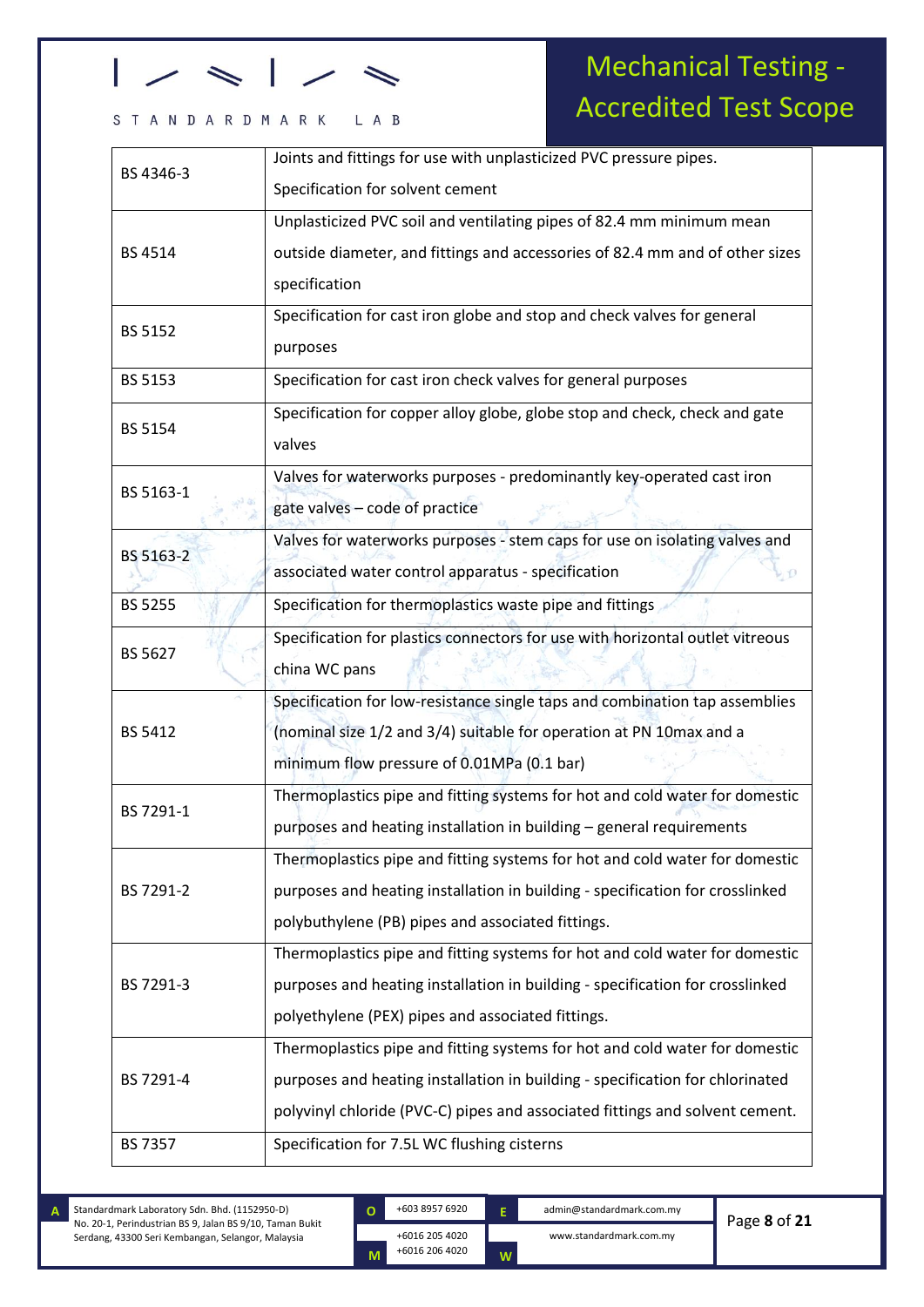### STANDARDMARK LAB

## Mechanical Testing - Accredited Test Scope

| <b>BS EN 12293</b> | Plastic piping systems. Thermoplastic pipes and fittings or hot and cold           |
|--------------------|------------------------------------------------------------------------------------|
| BS 2782-11:        | water. Test method for the resistance of mounted assemblies to                     |
| Method 1123T       | temperature cycling.                                                               |
| <b>CSA B45.1</b>   | Ceramic plumbing fixtures                                                          |
| <b>CSA B45.4</b>   | Stainless steel plumbing fixtures                                                  |
| <b>CSA B45.5</b>   | Flush valves and spuds for water closets, urinals and tanks                        |
| CSA B125.1         | Plumbing supply fittings                                                           |
| <b>CSA B125.2</b>  | Plumbing waste fittings                                                            |
| <b>CSA B125.3</b>  | <b>Plumbing fittings</b>                                                           |
| CSA B125.6         | Flexible water connectors                                                          |
| CSA B125.16        | Performance requirements for automatic compensating valves for                     |
|                    | individual showers and tub/shower combinations                                     |
| <b>CSA B137</b>    | Thermoplastic pressure piping compendium                                           |
| <b>DIN 3227</b>    | Valves for potable water supply in buildings - angle service valves -              |
|                    | requirements and tests                                                             |
| <b>DIN 3502</b>    | Stop valves for domestic water supply - two-way valves - oblique bonnet            |
|                    | type pn 10; Y-type valve - technical rule of the dvgw                              |
|                    | Stop valves for domestic water supply - part 1: general requirements and           |
| DIN 3546-1         | tests for manually operated piston type gate valves of special design, gate        |
|                    | valves and diaphragm valves, technical rule of the dvgw                            |
| DVGW W570-1        | Title (German) fittings for drinking water installation - part 1: requirements     |
|                    | and tests for building faucets                                                     |
| <b>DVGW W574</b>   | Sanitary fittings as extraction fittings for drinking water installation -         |
|                    | requirements and tests                                                             |
| <b>DVGW W574-1</b> | Technical test basis - sanitary fittings as extraction fittings for drinking water |
|                    | installation - requirements and test                                               |
| <b>DVGW W578</b>   | Combination angle valve with device connection; requirements and tests             |
| <b>EN 31</b>       | Pedestal wash basins - connecting dimensions                                       |
| <b>EN 33</b>       | WC pans and WC suites - connecting dimensions                                      |
| <b>EN 35</b>       | Pedestal and wall-hung bidets with over-rim supply - connecting dimensions         |
| <b>EN 80</b>       | Wall-hung urinals - connecting dimensions                                          |

Standardmark Laboratory Sdn. Bhd. (1152950-D) No. 20-1, Perindustrian BS 9, Jalan BS 9/10, Taman Bukit Serdang, 43300 Seri Kembangan, Selangor, Malaysia

**A**

kkjkkj

+6016 205 4020 +6016 206 4020 **O M**

**E**

**W**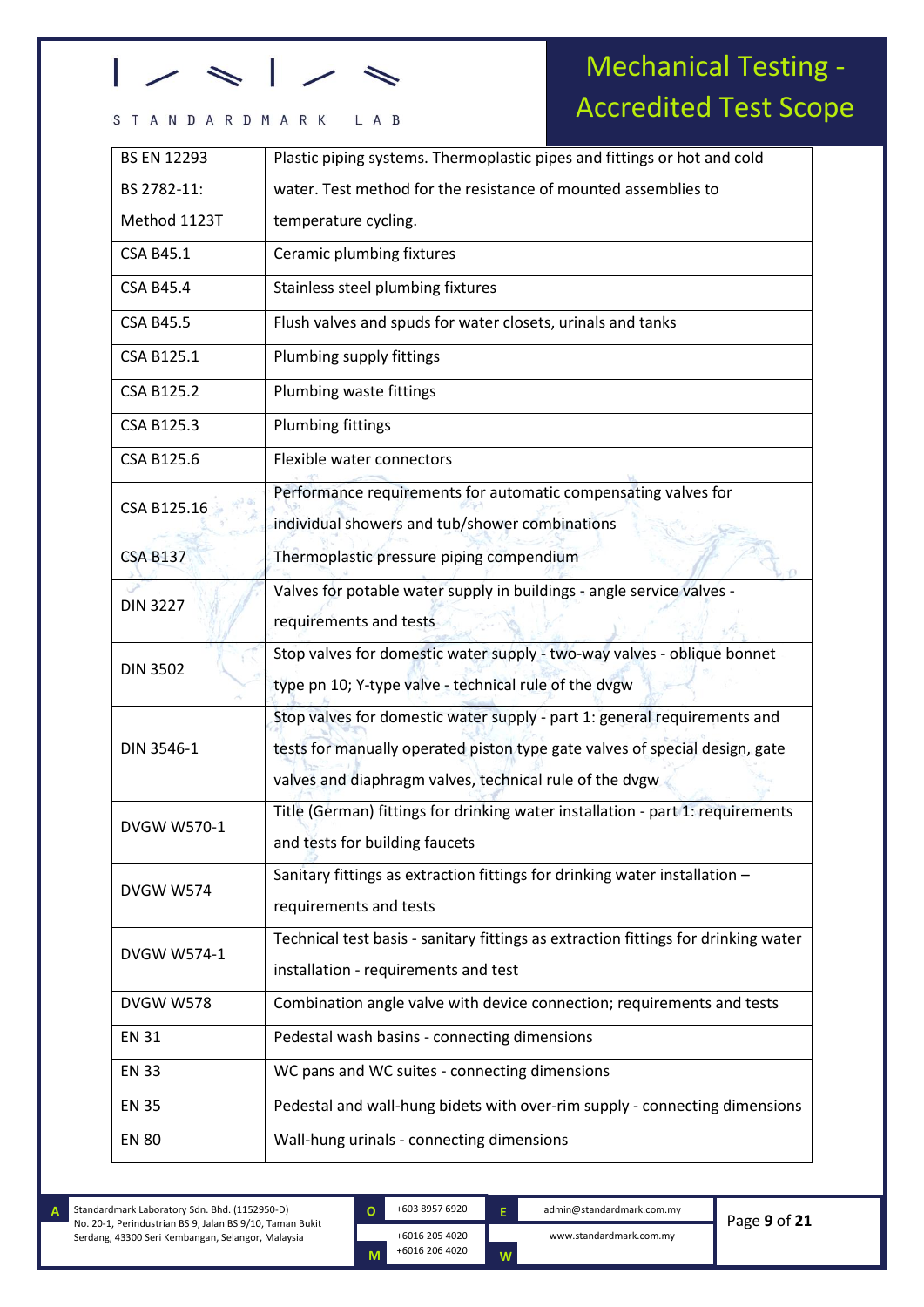### STANDARDMARK LAB

## Mechanical Testing - Accredited Test Scope

| <b>EN 198</b> | Sanitary appliances - baths made from crosslinked cast acrylic sheets                                                                                                                      |
|---------------|--------------------------------------------------------------------------------------------------------------------------------------------------------------------------------------------|
|               | requirements and test methods                                                                                                                                                              |
| <b>EN 200</b> | Sanitary tapware - single taps and combination taps for water supply                                                                                                                       |
|               | systems of type 1 and type 2 - general technical specification                                                                                                                             |
| <b>EN 232</b> | Baths - connecting dimensions                                                                                                                                                              |
| <b>EN 246</b> | Sanitary tapware - general specification for flow rateregulators                                                                                                                           |
| <b>EN 248</b> | Sanitary tapware - general specification for electrodeposited coatings Ni-Cr                                                                                                               |
| EN 274-1      | Waste fitting for sanitary appliances - requirements                                                                                                                                       |
| EN 274-2      | Waste fitting for sanitary appliances - test methods                                                                                                                                       |
| <b>EN 580</b> | Plastic piping systems - unplasticized poly (vinyl chloride) (PVC-U) pipes -<br>test methods for the resistance to dichloromethane at a specified<br>temperature (DCMT)                    |
| <b>EN 593</b> | Industrial valves - metallic butterfly valves                                                                                                                                              |
| <b>EN 712</b> | Thermoplastics piping systems - end-load bearing mechanical joints<br>between pressure pipes and fittings - test method for resistance to pull-out<br>under constant longitudinal force    |
| <b>EN 713</b> | Plastics piping systems - mechanical joints between fittings and polyolefin<br>pressure pipes. Test method for leaktightness under internal pressure of<br>assemblies subjected to bending |
| <b>EN 727</b> | Plastics piping and ducting systems - thermoplastics pipes and fittings<br>determination of vicat softening temperature (VST)                                                              |
| <b>EN 743</b> | Plastics piping and ducting systems - thermoplastics pipes - determination<br>of the longitudinal reversion                                                                                |
| <b>EN 744</b> | Plastics piping and ducting systems - thermoplastics pipes - test method for<br>resistance to external blows by the round-the-clock method                                                 |
| <b>EN 763</b> | Plastics piping and ducting systems - injection-moulded thermoplastics<br>fittings - test method for visually assessing effects of heating                                                 |
| <b>EN 816</b> | Sanitary tapware - automatic shut-off valves (PN 10)                                                                                                                                       |
| <b>EN 817</b> | Sanitary tapware - mechanical mixing valves (PN10) - general technical<br>specifications                                                                                                   |
| EN 997        | WC pans and WC suites with integral trap                                                                                                                                                   |
| EN 1053       | Plastics piping system - thermoplastics piping system for non-pressure                                                                                                                     |

Standardmark Laboratory Sdn. Bhd. (1152950-D) No. 20-1, Perindustrian BS 9, Jalan BS 9/10, Taman Bukit Serdang, 43300 Seri Kembangan, Selangor, Malaysia **A**

kkjkkj

+6016 205 4020 +6016 206 4020 **O M**

+603 8957 6920 admin@standardmark.com.my www.standardmark.com.my **E**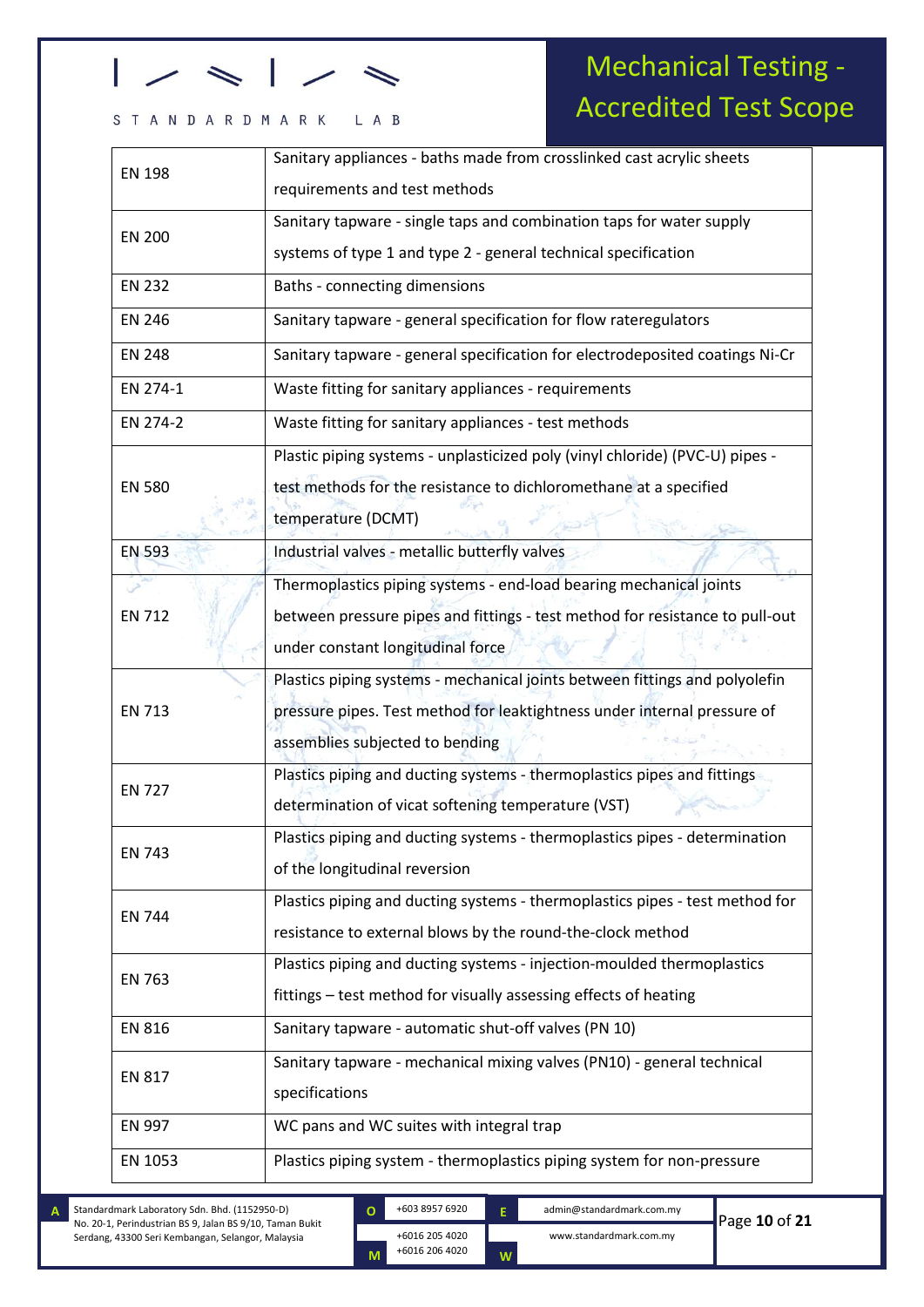### STANDARDMARK LAB

## Mechanical Testing - Accredited Test Scope

|                | applications - test methods for watertightness                              |
|----------------|-----------------------------------------------------------------------------|
| EN 1054        | Plastics piping systems - thermoplastics piping system for soil and waste   |
|                | discharge - test method for airtightness of joints                          |
|                | Plastics piping systems - thermoplastics piping system for soil and waste   |
| EN 1055        | discharge inside buildings - test method for resistance to elevated         |
|                | temperature cycling                                                         |
| EN 1074-1      | Valves for water supply - fitness purpose requirements and appropriate      |
|                | verification tests - general requirements                                   |
| EN 1074-2      | Valves for water supply - fitness purpose requirements and appropriate      |
|                | verification tests - isolating valves                                       |
| EN 1111        | Sanitary tapware - thermostatic mixing valves (PN 10) - general technical   |
|                | specification                                                               |
| <b>EN 1112</b> | Sanitary tapware - shower outlets for sanitary tapware for water supply     |
|                | systems type 1 and type 2 - general technical specification                 |
| EN 1113        | Sanitary tapware - shower hoses for sanitary tapware for water supply       |
|                | systems of type 1 and type 2. General technical specification               |
| EN 1171        | Industrial valves - cast iron gate valves                                   |
| EN 1213        | Building valves - copper alloy stopvalves for potable water supply in       |
|                | buildings - test and requirements                                           |
| EN 1253-1      | Gullies for buildings - trapped floor gullies with a depth water seal of at |
|                | least 50mm                                                                  |
| EN 1253-2      | Gullies for buildings - roof drains and floor gullies without trap          |
|                | Copper and copper alloys - plumbing fittings - fittings with compression    |
| EN 1254-2      | ends for use with copper tubes                                              |
| EN 1254-3      | Copper and copper alloys - plumbing fittings - fittings with compression    |
|                | ends for use with copper tubes                                              |
|                | Sanitary tapware - low pressure mechanical mixing valves-general technical  |
| <b>EN 1286</b> | specification                                                               |
| EN 1287        | Sanitary tapware - low pressure thermostatic mixing valves - general        |
|                | technical specifications                                                    |

**A**

kkjkkj

**O**

**M**

+6016 205 4020 +6016 206 4020

**E**

**W**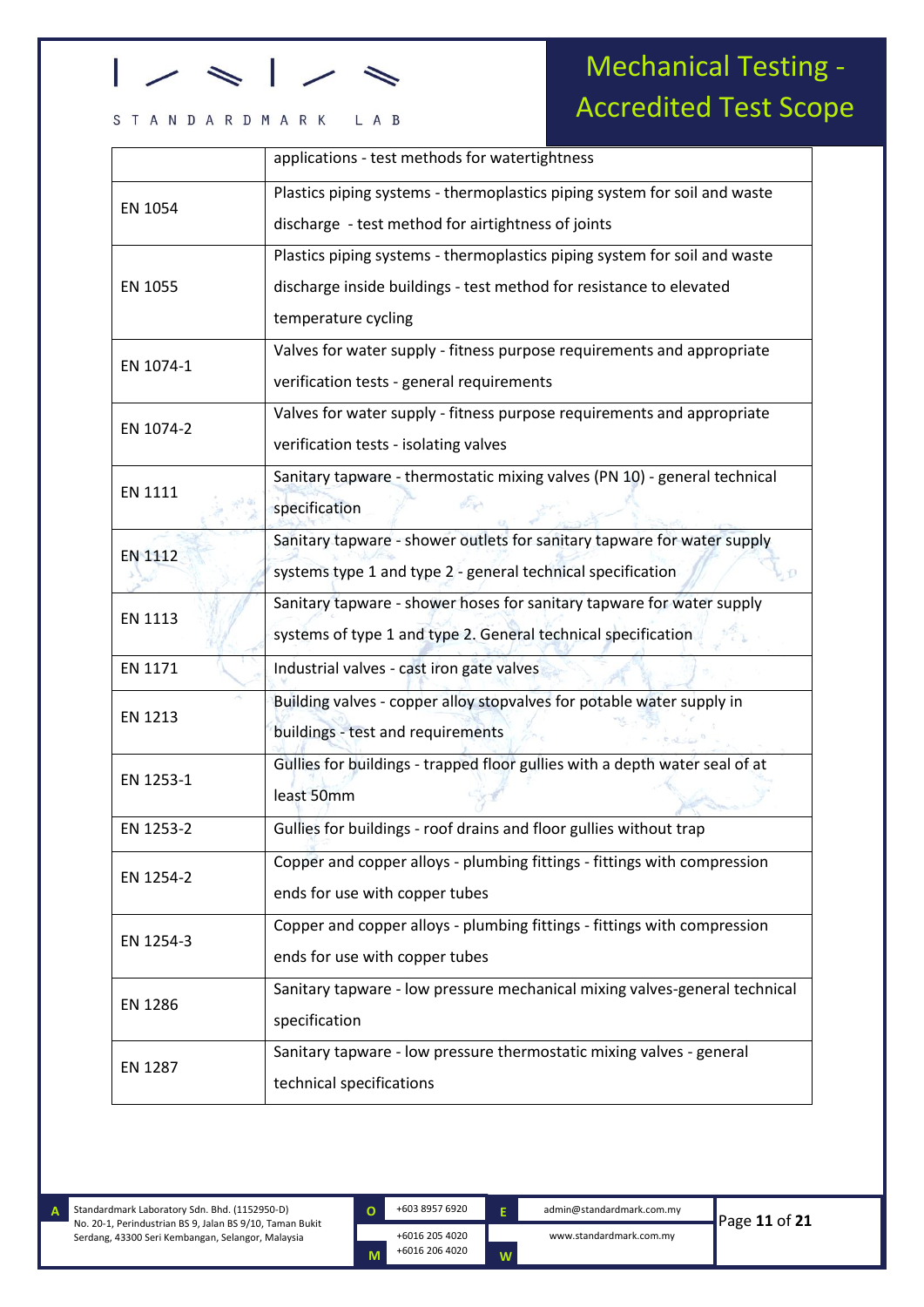#### L A B STANDARDMARK

## Mechanical Testing - Accredited Test Scope

| EN 1329-1  | Plastics piping systems for soil and waste discharge (low and high             |
|------------|--------------------------------------------------------------------------------|
|            | temperature) within the building structure - plasticized poly (vinyl chloride) |
|            | (PVC-U) - specifications for pipes, fittings and the system                    |
| EN 1411    | Plastics piping and ducting systems - thermoplastics pipes - determination     |
|            | of resistance to external blows by the staircase method                        |
| EN 1984    | Industrial valves - steel gate valves                                          |
|            | Plastics piping systems for water supply, and for drainage and sewerage        |
| EN 12201-1 | under pressure - polyethylene (PE) - general ((exclusion : table 1, carbon     |
|            | black content (black compound), carbon black dispersion (black compound),      |
|            | pigment dispersion (blue compound))                                            |
| EN 12201-2 | Plastics piping systems for water supply, and for drainage and sewerage        |
|            | under pressure - polyethylene (PE) - pipes                                     |
| EN 12201-3 | Plastics piping systems for water supply, and for drainage and sewerage        |
|            | under pressure - polyethylene (PE) - fittings                                  |
| EN 12201-4 | Plastics piping systems for water supply, and for drainage and sewerage        |
|            | under pressure - polyethylene (PE) - valves                                    |
| EN 12201-5 | Plastics piping systems for water supply, and for drainage and sewerage        |
|            | under pressure - polyethylene (PE) - fitness for purpose of the system         |
| EN 12288   | Industrial valves - copper alloy gate valves                                   |
|            | Plastics piping systems - thermoplastics pipes and fittings for hot and cold   |
| EN 12293   | water - test method for the resistance of mounted assemblies to                |
|            | temperature cycling                                                            |
| EN 12294   | Plastic piping systems - systems for hot and cold water - test method for      |
|            | leaktightness under vacuum                                                     |
|            | Plastics piping systems - thermoplastics pipes and associated fittings for hot |
| EN 12295   | and cold                                                                       |
|            | water - test method for resistance of joints to pre3ssure cycling              |
| EN 12334   | Industrial valves - cast iron check valves                                     |
| EN 13310   | Kitchen sinks - functional requirements and test methods                       |
| EN 13476-1 | Plastics piping systems for non-pressure underground drainage and              |
|            | sewerage - structured-wall piping systems of unplasticized poly (vinyl         |

Standardmark Laboratory Sdn. Bhd. (1152950-D) No. 20-1, Perindustrian BS 9, Jalan BS 9/10, Taman Bukit Serdang, 43300 Seri Kembangan, Selangor, Malaysia

**A**

kkjkkj

**O**

**M**

+6016 205 4020 +6016 206 4020

**W**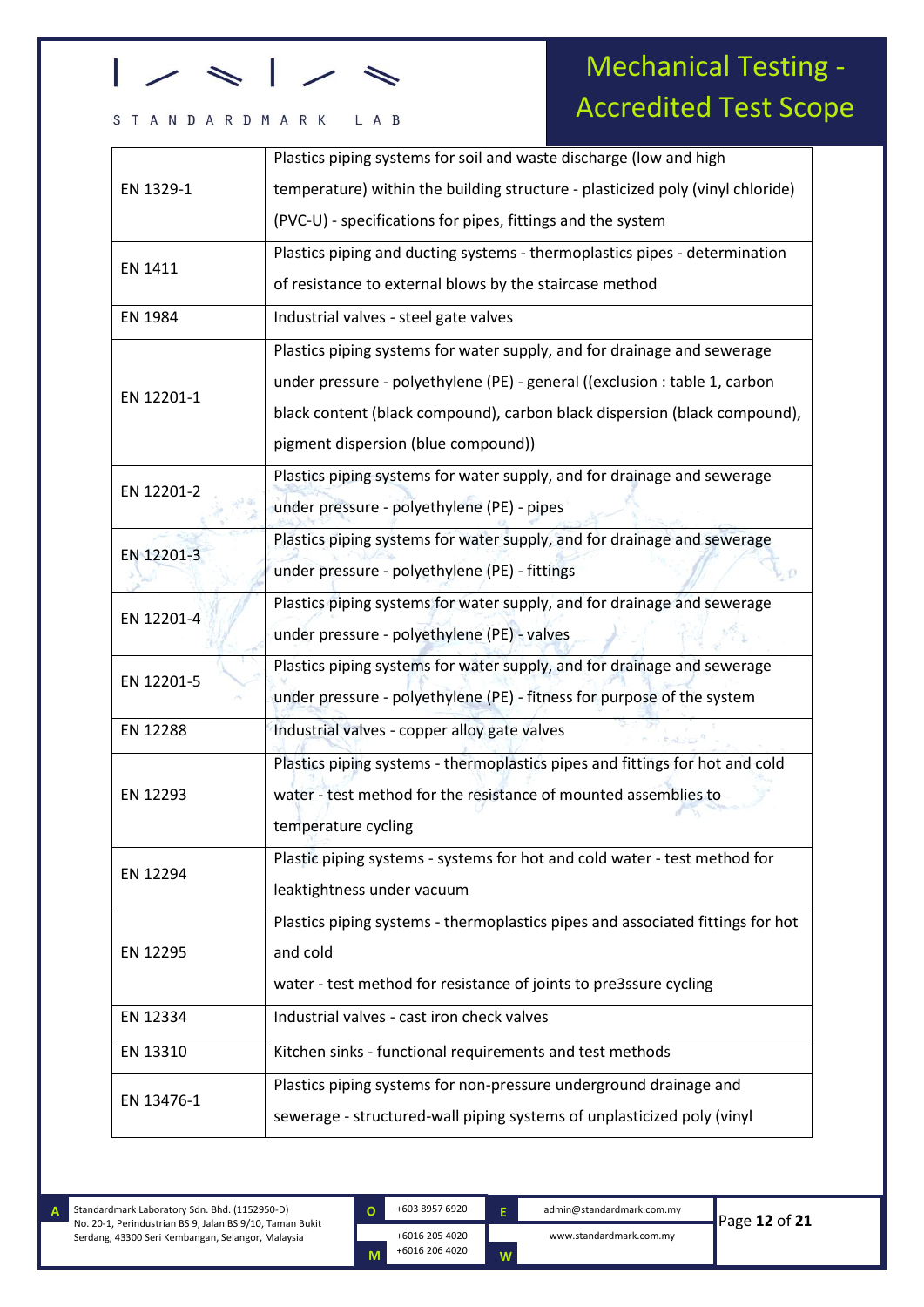#### L A B STANDARDMARK

## Mechanical Testing - Accredited Test Scope

|             | chloride) (PVC-U), polypropylene (PP) and polyethylene (PE) - general        |
|-------------|------------------------------------------------------------------------------|
|             | requirements and performance characteristics                                 |
|             | Plastics piping systems for non-pressure underground drainage and            |
|             | sewerage - structured wall piping systems of unplasticized poly (vinyl       |
| EN 13476-2  | chloride) (PVC-U), polypropylene (PP) and polyethylene (PE) - specifications |
|             | for pipes and fittings with smooth internal and external surface system -    |
|             | type A                                                                       |
|             | Plastics piping systems for non-pressure underground drainage and            |
|             | sewerage - structured wall piping systems of unplasticized poly (vinyl       |
| EN 13476-3  | chloride) (PVC-U), polypropylene (PP) and polyethylene (PE) - specifications |
|             | for pipes and fittings with smooth internal and external                     |
|             | surface system - type B<br>dig.                                              |
|             | Plastics piping systems for non-pressure underground drainage and            |
| EN 13598-2  | sewerage - structured wall piping systems of unplasticized poly (vinyl       |
|             | chloride) (PVC-U), polypropylene (PP) and polyethylene (PE) - specifications |
|             | for manholes and inspection chambers                                         |
| EN 13709    | Industrial valves - steel globe and globe stop and check valves              |
| EN 13828    | Building valves - manually operated copper alloy and stainless steel ball    |
|             | valves for potable water supply in buildings. Tests and requirements         |
| EN 14055    | WC and urinal flushing cisterns                                              |
| EN 14124    | Inlet valves for flushing cisterns with internal overflow                    |
| EN 14428    | Shower enclosures - functional requirements and test methods                 |
| EN 14516    | Baths for domestic purposes                                                  |
| EN 14527    | Shower trays for domestic purposes                                           |
| EN 14528    | Bidets - functional requirements and test methods                            |
| EN 14688    | Sanitary appliances - wash basins - functional requirements and test         |
|             | methods                                                                      |
| EN 15091    | Sanitary tapware - electronic opening and closing sanitary tapware           |
| EN 16146    | Sanitary tapware - extractable shower hoses for sanitary tapware for supply  |
|             | systems type 1 and type 2 - general technical specification.                 |
| IAPMO/ ANSI | Plastic toilet seats                                                         |
| Z124.5      |                                                                              |

Standardmark Laboratory Sdn. Bhd. (1152950-D) No. 20-1, Perindustrian BS 9, Jalan BS 9/10, Taman Bukit Serdang, 43300 Seri Kembangan, Selangor, Malaysia **A**

kkjkkj

+6016 205 4020 +6016 206 4020 **O**

**M**

**E**

**W**

+603 8957 6920 admin@standardmark.com.my www.standardmark.com.my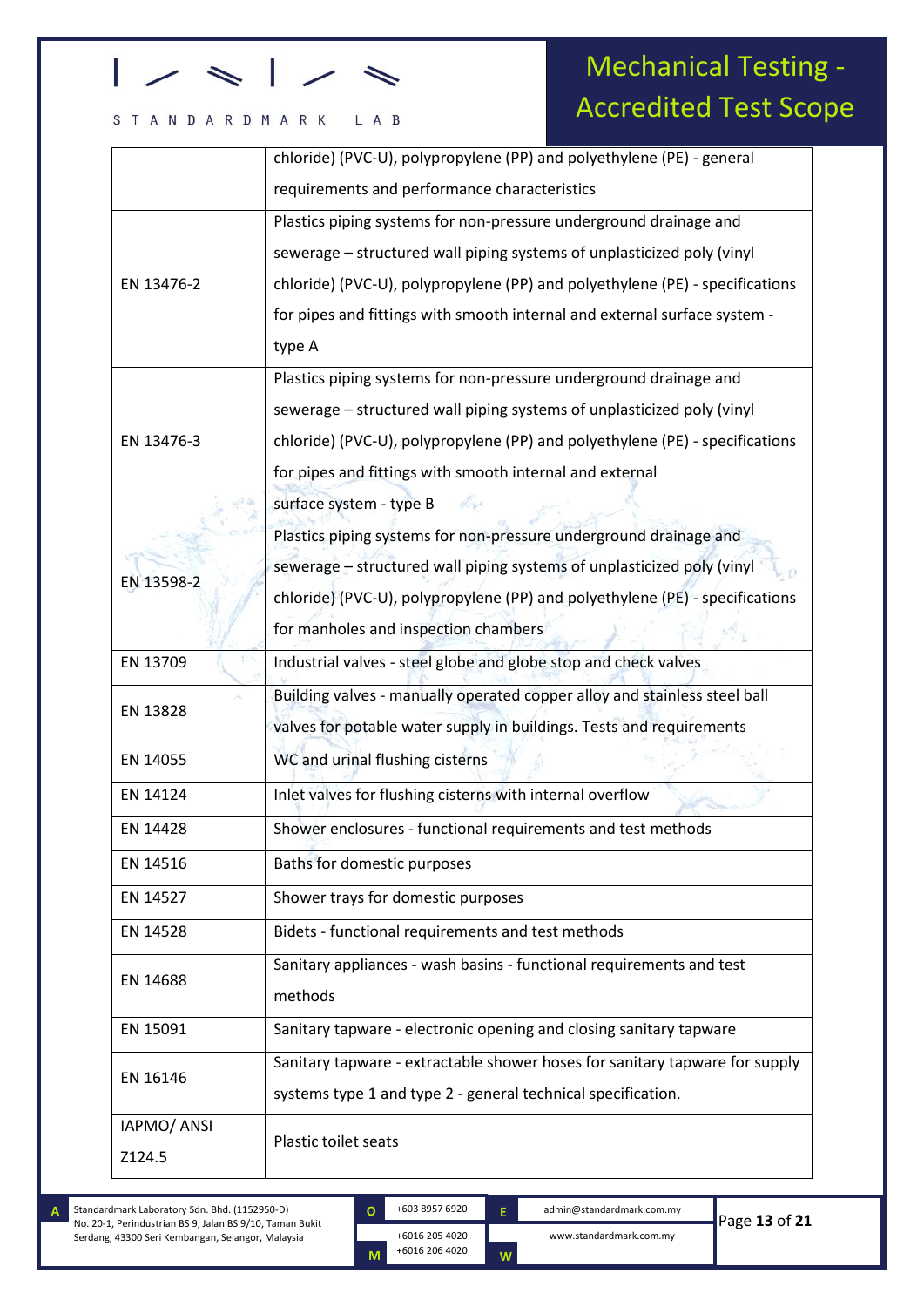### STANDARDMARK LAB

## Mechanical Testing - Accredited Test Scope

| IAPMO/ANSI Z1157   | <b>Ball valves</b>                                                          |
|--------------------|-----------------------------------------------------------------------------|
| IAPMO IGC 186      | <b>Bathroom accessories</b>                                                 |
|                    | Flush valves with dual flush device for water closets or water closet tank  |
| <b>IAPMO PS 50</b> | with an integral flush valves with a dual flush device                      |
| ISO 1402           | Rubber and plastics hoses and hose assemblies - hydrostatic testing         |
|                    | Plastics piping systems for water supply and for buried and above-ground    |
| ISO 1452-1         | drainage and sewerage under pressure - unplasticized poly (vinyl chloride)  |
|                    | (PVC-U) - part 1: general                                                   |
|                    | Plastics piping systems for water supply and for buried and above-ground    |
| ISO 1452-2         | drainage and sewerage under pressure - unplasticized poly (vinyl chloride)  |
|                    | (PVC-U) - part 2: pipes                                                     |
|                    | Plastics piping systems for water supply and for buried and above-ground    |
| ISO 1452-3         | drainage and sewerage under pressure - unplasticized poly (vinyl chloride)  |
|                    | (PVC-U) - part 3: fittings                                                  |
|                    | Plastics piping systems for water supply and for buried and above-ground    |
| ISO 1452-4         | drainage and sewerage under pressure - unplasticized poly (vinyl chloride)  |
|                    | (PVC-U) - part 4: valves                                                    |
|                    | Plastics piping systems for water supply and for buried and above-ground    |
| ISO 1452-5         | drainage and sewerage under pressure - unplasticized poly (vinyl chloride)  |
|                    | (PVC-U) - part 5: fitness for purpose of the system                         |
| ISO 2505           | Thermoplastics pipes - longitudinal reversion - test methods and            |
|                    | parameters                                                                  |
|                    | Plastics piping systems - mechanical joints between fittings and pressure   |
| ISO 3501           | pipes - test method for resistance to pull-out under constant longitudinal  |
|                    | force                                                                       |
|                    | Plastics piping systems - mechanical joints between fittings and pressure   |
| <b>ISO 3503</b>    | pipes - test method for leaktightnnnnunder internal pressure of assemblies  |
|                    | subjected to bending                                                        |
| ISO 3633           | Plastics piping systems for soil waste discharge (low and high temperature) |
|                    | inside buildings - unplasticized poly (vinylchloride) (PVC-U)               |
|                    | Plastics hoses - helical-thermoplastic-reinforced thermoplastics hoses for  |
| ISO 3994           | suction and discharge of aqueous materials - specification                  |

Standardmark Laboratory Sdn. Bhd. (1152950-D) No. 20-1, Perindustrian BS 9, Jalan BS 9/10, Taman Bukit Serdang, 43300 Seri Kembangan, Selangor, Malaysia

kkjkkj

+6016 205 4020 +6016 206 4020 **O M**

+603 8957 6920 admin@standardmark.com.my www.standardmark.com.my **E W**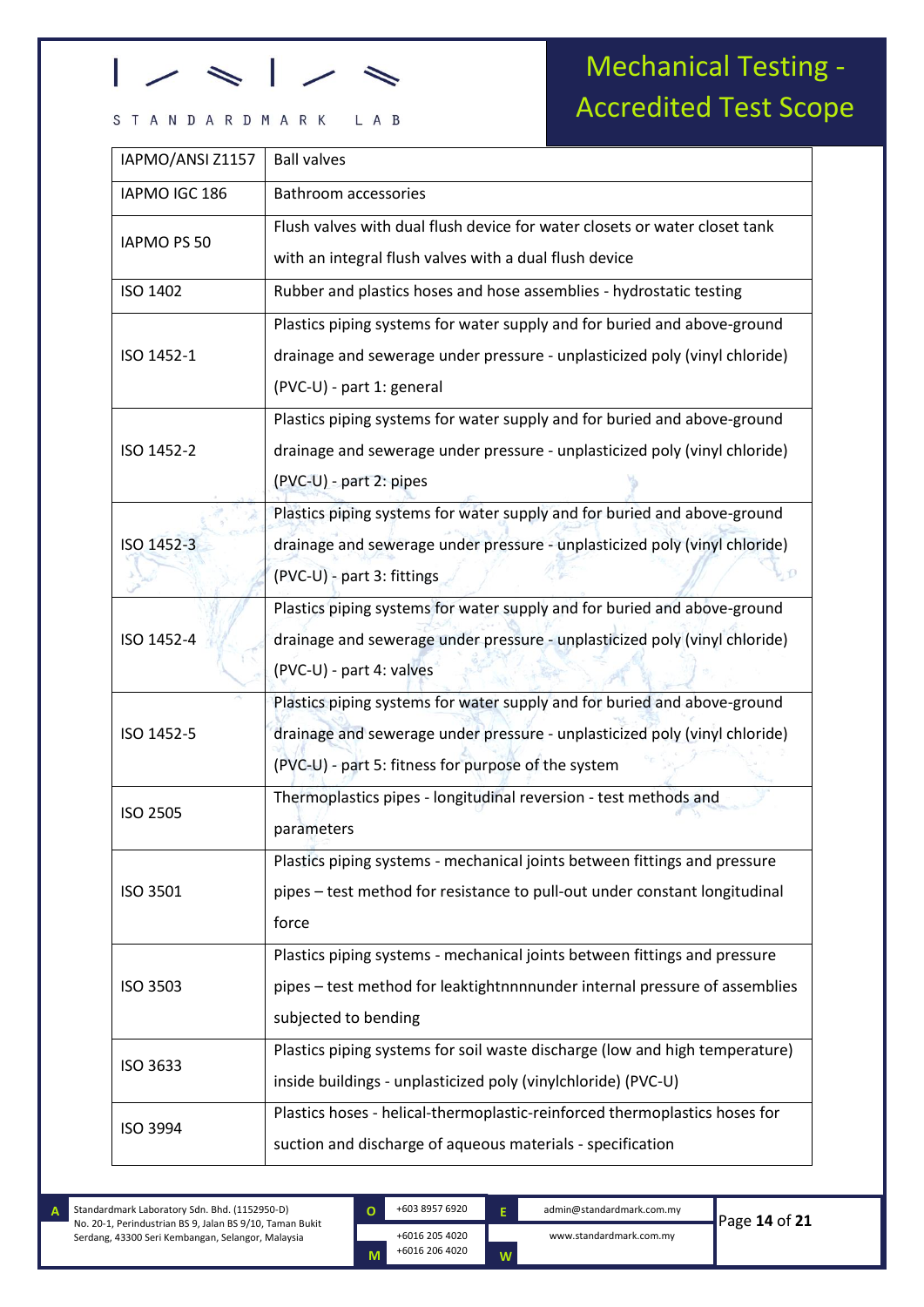### STANDARDMARK LAB

Mechanical Testing - Accredited Test Scope

| Plastics piping systems - polyethylene (PE) pipes and fittings for water<br>ISO 4427-1<br>supply part 1: general<br>Plastics piping systems - polyethylene (PE) pipes and fittings for water<br>ISO 4427-2<br>supply part 2: pipes<br>Plastics piping systems - polyethylene (PE) pipes and fittings for water<br>ISO 4427-3<br>supply part 3: fittings<br>Plastics piping systems - polyethylene (PE) pipes and fittings for water<br>ISO 4427-5<br>supply part 5: fitness for purpose of the system<br>Plastics piping system for non-pressure undergropund drainage and<br>ISO 4435<br>sewerage - unplasticized poly (vinyl chloride) (PVC-U)<br>Plastics piping systems for the supply of gaseous fuels - polyethylene (PE) -<br>ISO 4437-1<br>G.<br>part 1: General<br>Plastics piping systems for the supply of gaseous fuels - polyethylene (PE) -<br>ISO 4437-2<br>part 2: pipes<br>Plastics piping systems for the supply of gaseous fuels - polyethylene (PE) -<br>ISO 4437-3<br>part 3: fittings<br>Plastics piping systems for the supply of gaseous fuels - polyethylene (PE) -<br>ISO 4437-4<br>part 4: valves<br>Plastics piping systems for the supply of gaseous fuels - polyethylene (PE) -<br>ISO 4437-5<br>part 5: fitness for purpose of the system<br><b>ISO 5208</b><br>Industrial valves - pressure testing of metallic valves<br>Thermoplastics valves for industrial applications - pressure test methods<br>ISO 9393-2<br>and<br>requirements - test conditions and basic requirements<br>Plastics pipes and fittings - crosslinked polyethylene (PEX) pipe systems for<br>ISO 14531-1<br>the conveyance of fuels - metric series - specifications - part 1: pipes<br>Plastics pipes and fittings - crosslinked polyethylene (PEX) pipe systems for<br>the conveyance of fuels - metric series - specifications - part 2: fittings for<br>ISO 14531-2<br>heat-fusion jointing (exclusion: clauses 5.4, 5.9, 6 and annex B)<br>Plastics pipes and fittings - crosslinked polyethylene (PEX) pipe systems for<br>the conveyance of fuels - metric series - specifications - part 3: fittings for<br>ISO 14531-3<br>mechanical jointing (including PEX/metal transactions) |  |  |
|----------------------------------------------------------------------------------------------------------------------------------------------------------------------------------------------------------------------------------------------------------------------------------------------------------------------------------------------------------------------------------------------------------------------------------------------------------------------------------------------------------------------------------------------------------------------------------------------------------------------------------------------------------------------------------------------------------------------------------------------------------------------------------------------------------------------------------------------------------------------------------------------------------------------------------------------------------------------------------------------------------------------------------------------------------------------------------------------------------------------------------------------------------------------------------------------------------------------------------------------------------------------------------------------------------------------------------------------------------------------------------------------------------------------------------------------------------------------------------------------------------------------------------------------------------------------------------------------------------------------------------------------------------------------------------------------------------------------------------------------------------------------------------------------------------------------------------------------------------------------------------------------------------------------------------------------------------------------------------------------------------------------------------------------------------------------------------------------------------------------------------------------------------------------------------------------------|--|--|
|                                                                                                                                                                                                                                                                                                                                                                                                                                                                                                                                                                                                                                                                                                                                                                                                                                                                                                                                                                                                                                                                                                                                                                                                                                                                                                                                                                                                                                                                                                                                                                                                                                                                                                                                                                                                                                                                                                                                                                                                                                                                                                                                                                                                    |  |  |
|                                                                                                                                                                                                                                                                                                                                                                                                                                                                                                                                                                                                                                                                                                                                                                                                                                                                                                                                                                                                                                                                                                                                                                                                                                                                                                                                                                                                                                                                                                                                                                                                                                                                                                                                                                                                                                                                                                                                                                                                                                                                                                                                                                                                    |  |  |
|                                                                                                                                                                                                                                                                                                                                                                                                                                                                                                                                                                                                                                                                                                                                                                                                                                                                                                                                                                                                                                                                                                                                                                                                                                                                                                                                                                                                                                                                                                                                                                                                                                                                                                                                                                                                                                                                                                                                                                                                                                                                                                                                                                                                    |  |  |
|                                                                                                                                                                                                                                                                                                                                                                                                                                                                                                                                                                                                                                                                                                                                                                                                                                                                                                                                                                                                                                                                                                                                                                                                                                                                                                                                                                                                                                                                                                                                                                                                                                                                                                                                                                                                                                                                                                                                                                                                                                                                                                                                                                                                    |  |  |
|                                                                                                                                                                                                                                                                                                                                                                                                                                                                                                                                                                                                                                                                                                                                                                                                                                                                                                                                                                                                                                                                                                                                                                                                                                                                                                                                                                                                                                                                                                                                                                                                                                                                                                                                                                                                                                                                                                                                                                                                                                                                                                                                                                                                    |  |  |
|                                                                                                                                                                                                                                                                                                                                                                                                                                                                                                                                                                                                                                                                                                                                                                                                                                                                                                                                                                                                                                                                                                                                                                                                                                                                                                                                                                                                                                                                                                                                                                                                                                                                                                                                                                                                                                                                                                                                                                                                                                                                                                                                                                                                    |  |  |
|                                                                                                                                                                                                                                                                                                                                                                                                                                                                                                                                                                                                                                                                                                                                                                                                                                                                                                                                                                                                                                                                                                                                                                                                                                                                                                                                                                                                                                                                                                                                                                                                                                                                                                                                                                                                                                                                                                                                                                                                                                                                                                                                                                                                    |  |  |
|                                                                                                                                                                                                                                                                                                                                                                                                                                                                                                                                                                                                                                                                                                                                                                                                                                                                                                                                                                                                                                                                                                                                                                                                                                                                                                                                                                                                                                                                                                                                                                                                                                                                                                                                                                                                                                                                                                                                                                                                                                                                                                                                                                                                    |  |  |
|                                                                                                                                                                                                                                                                                                                                                                                                                                                                                                                                                                                                                                                                                                                                                                                                                                                                                                                                                                                                                                                                                                                                                                                                                                                                                                                                                                                                                                                                                                                                                                                                                                                                                                                                                                                                                                                                                                                                                                                                                                                                                                                                                                                                    |  |  |
|                                                                                                                                                                                                                                                                                                                                                                                                                                                                                                                                                                                                                                                                                                                                                                                                                                                                                                                                                                                                                                                                                                                                                                                                                                                                                                                                                                                                                                                                                                                                                                                                                                                                                                                                                                                                                                                                                                                                                                                                                                                                                                                                                                                                    |  |  |
|                                                                                                                                                                                                                                                                                                                                                                                                                                                                                                                                                                                                                                                                                                                                                                                                                                                                                                                                                                                                                                                                                                                                                                                                                                                                                                                                                                                                                                                                                                                                                                                                                                                                                                                                                                                                                                                                                                                                                                                                                                                                                                                                                                                                    |  |  |
|                                                                                                                                                                                                                                                                                                                                                                                                                                                                                                                                                                                                                                                                                                                                                                                                                                                                                                                                                                                                                                                                                                                                                                                                                                                                                                                                                                                                                                                                                                                                                                                                                                                                                                                                                                                                                                                                                                                                                                                                                                                                                                                                                                                                    |  |  |
|                                                                                                                                                                                                                                                                                                                                                                                                                                                                                                                                                                                                                                                                                                                                                                                                                                                                                                                                                                                                                                                                                                                                                                                                                                                                                                                                                                                                                                                                                                                                                                                                                                                                                                                                                                                                                                                                                                                                                                                                                                                                                                                                                                                                    |  |  |
|                                                                                                                                                                                                                                                                                                                                                                                                                                                                                                                                                                                                                                                                                                                                                                                                                                                                                                                                                                                                                                                                                                                                                                                                                                                                                                                                                                                                                                                                                                                                                                                                                                                                                                                                                                                                                                                                                                                                                                                                                                                                                                                                                                                                    |  |  |
|                                                                                                                                                                                                                                                                                                                                                                                                                                                                                                                                                                                                                                                                                                                                                                                                                                                                                                                                                                                                                                                                                                                                                                                                                                                                                                                                                                                                                                                                                                                                                                                                                                                                                                                                                                                                                                                                                                                                                                                                                                                                                                                                                                                                    |  |  |
|                                                                                                                                                                                                                                                                                                                                                                                                                                                                                                                                                                                                                                                                                                                                                                                                                                                                                                                                                                                                                                                                                                                                                                                                                                                                                                                                                                                                                                                                                                                                                                                                                                                                                                                                                                                                                                                                                                                                                                                                                                                                                                                                                                                                    |  |  |
|                                                                                                                                                                                                                                                                                                                                                                                                                                                                                                                                                                                                                                                                                                                                                                                                                                                                                                                                                                                                                                                                                                                                                                                                                                                                                                                                                                                                                                                                                                                                                                                                                                                                                                                                                                                                                                                                                                                                                                                                                                                                                                                                                                                                    |  |  |
|                                                                                                                                                                                                                                                                                                                                                                                                                                                                                                                                                                                                                                                                                                                                                                                                                                                                                                                                                                                                                                                                                                                                                                                                                                                                                                                                                                                                                                                                                                                                                                                                                                                                                                                                                                                                                                                                                                                                                                                                                                                                                                                                                                                                    |  |  |
|                                                                                                                                                                                                                                                                                                                                                                                                                                                                                                                                                                                                                                                                                                                                                                                                                                                                                                                                                                                                                                                                                                                                                                                                                                                                                                                                                                                                                                                                                                                                                                                                                                                                                                                                                                                                                                                                                                                                                                                                                                                                                                                                                                                                    |  |  |
|                                                                                                                                                                                                                                                                                                                                                                                                                                                                                                                                                                                                                                                                                                                                                                                                                                                                                                                                                                                                                                                                                                                                                                                                                                                                                                                                                                                                                                                                                                                                                                                                                                                                                                                                                                                                                                                                                                                                                                                                                                                                                                                                                                                                    |  |  |
|                                                                                                                                                                                                                                                                                                                                                                                                                                                                                                                                                                                                                                                                                                                                                                                                                                                                                                                                                                                                                                                                                                                                                                                                                                                                                                                                                                                                                                                                                                                                                                                                                                                                                                                                                                                                                                                                                                                                                                                                                                                                                                                                                                                                    |  |  |
|                                                                                                                                                                                                                                                                                                                                                                                                                                                                                                                                                                                                                                                                                                                                                                                                                                                                                                                                                                                                                                                                                                                                                                                                                                                                                                                                                                                                                                                                                                                                                                                                                                                                                                                                                                                                                                                                                                                                                                                                                                                                                                                                                                                                    |  |  |
|                                                                                                                                                                                                                                                                                                                                                                                                                                                                                                                                                                                                                                                                                                                                                                                                                                                                                                                                                                                                                                                                                                                                                                                                                                                                                                                                                                                                                                                                                                                                                                                                                                                                                                                                                                                                                                                                                                                                                                                                                                                                                                                                                                                                    |  |  |
|                                                                                                                                                                                                                                                                                                                                                                                                                                                                                                                                                                                                                                                                                                                                                                                                                                                                                                                                                                                                                                                                                                                                                                                                                                                                                                                                                                                                                                                                                                                                                                                                                                                                                                                                                                                                                                                                                                                                                                                                                                                                                                                                                                                                    |  |  |
|                                                                                                                                                                                                                                                                                                                                                                                                                                                                                                                                                                                                                                                                                                                                                                                                                                                                                                                                                                                                                                                                                                                                                                                                                                                                                                                                                                                                                                                                                                                                                                                                                                                                                                                                                                                                                                                                                                                                                                                                                                                                                                                                                                                                    |  |  |
|                                                                                                                                                                                                                                                                                                                                                                                                                                                                                                                                                                                                                                                                                                                                                                                                                                                                                                                                                                                                                                                                                                                                                                                                                                                                                                                                                                                                                                                                                                                                                                                                                                                                                                                                                                                                                                                                                                                                                                                                                                                                                                                                                                                                    |  |  |
|                                                                                                                                                                                                                                                                                                                                                                                                                                                                                                                                                                                                                                                                                                                                                                                                                                                                                                                                                                                                                                                                                                                                                                                                                                                                                                                                                                                                                                                                                                                                                                                                                                                                                                                                                                                                                                                                                                                                                                                                                                                                                                                                                                                                    |  |  |
|                                                                                                                                                                                                                                                                                                                                                                                                                                                                                                                                                                                                                                                                                                                                                                                                                                                                                                                                                                                                                                                                                                                                                                                                                                                                                                                                                                                                                                                                                                                                                                                                                                                                                                                                                                                                                                                                                                                                                                                                                                                                                                                                                                                                    |  |  |
|                                                                                                                                                                                                                                                                                                                                                                                                                                                                                                                                                                                                                                                                                                                                                                                                                                                                                                                                                                                                                                                                                                                                                                                                                                                                                                                                                                                                                                                                                                                                                                                                                                                                                                                                                                                                                                                                                                                                                                                                                                                                                                                                                                                                    |  |  |
|                                                                                                                                                                                                                                                                                                                                                                                                                                                                                                                                                                                                                                                                                                                                                                                                                                                                                                                                                                                                                                                                                                                                                                                                                                                                                                                                                                                                                                                                                                                                                                                                                                                                                                                                                                                                                                                                                                                                                                                                                                                                                                                                                                                                    |  |  |
|                                                                                                                                                                                                                                                                                                                                                                                                                                                                                                                                                                                                                                                                                                                                                                                                                                                                                                                                                                                                                                                                                                                                                                                                                                                                                                                                                                                                                                                                                                                                                                                                                                                                                                                                                                                                                                                                                                                                                                                                                                                                                                                                                                                                    |  |  |
|                                                                                                                                                                                                                                                                                                                                                                                                                                                                                                                                                                                                                                                                                                                                                                                                                                                                                                                                                                                                                                                                                                                                                                                                                                                                                                                                                                                                                                                                                                                                                                                                                                                                                                                                                                                                                                                                                                                                                                                                                                                                                                                                                                                                    |  |  |

kkjkkj

+6016 205 4020 +6016 206 4020 **O**

**M**

+603 8957 6920 admin@standardmark.com.my **E**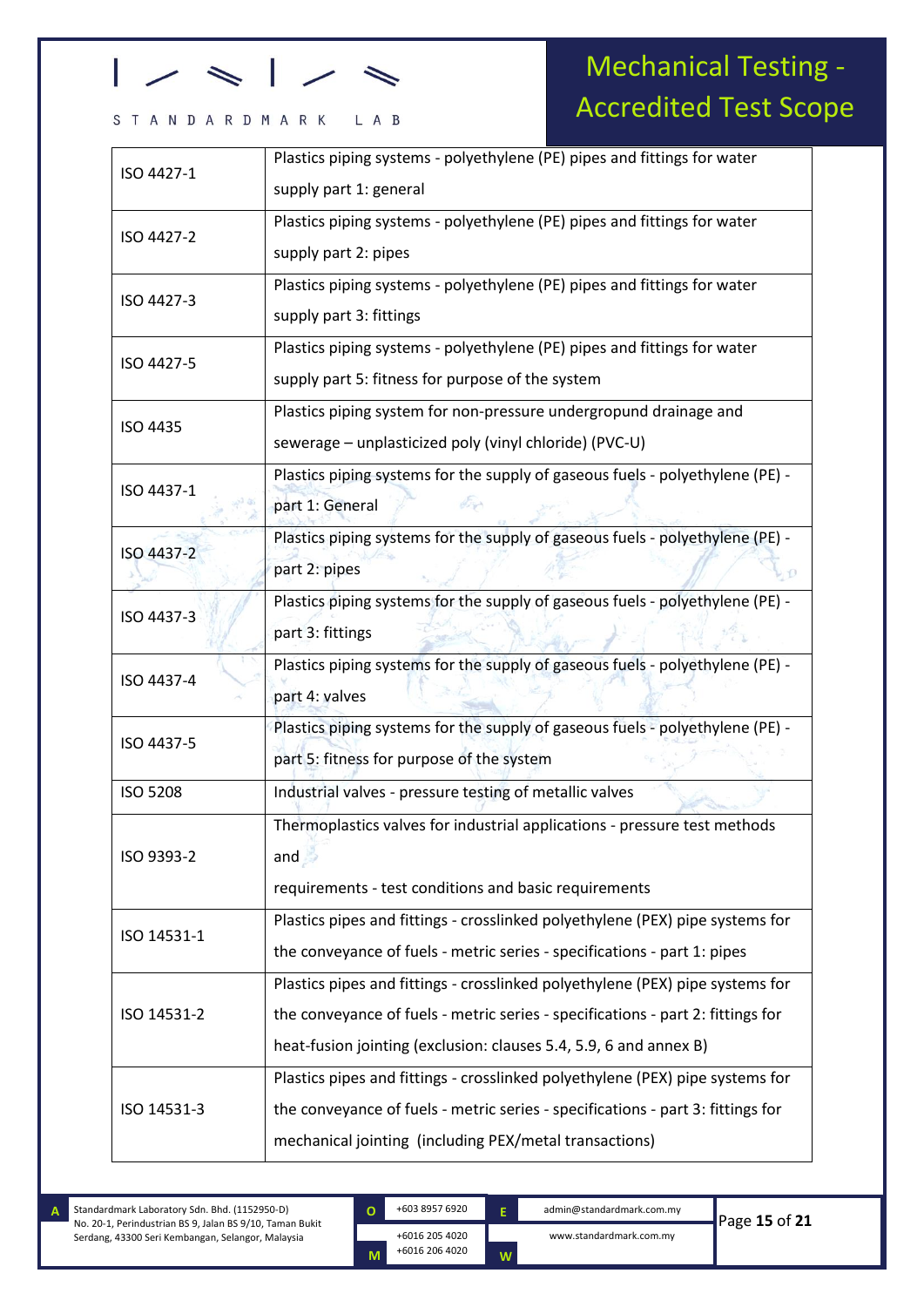### STANDARDMARK LAB

## Mechanical Testing - Accredited Test Scope

|             | Plastics piping system industrial applications - acrylonitrile-butadiene-     |  |
|-------------|-------------------------------------------------------------------------------|--|
| ISO 15493   | styrene (ABS), unplasticized poly (vinyl chloride)(PVC-U) and chlorinated     |  |
|             | poly (vinyl chloride) (PVC-C) - specifications for components and the system  |  |
|             | - metric series                                                               |  |
|             | Plastics piping systems for industrial applications - polybutene (PB),        |  |
|             | polyethylene (PE), polyethylene of raised temperature resistance (PE-RT),     |  |
| ISO 15494   | crosslinked polyethylene (PEX), polypropylene (PP) - metric series for        |  |
|             | sp[ifications for components and the system                                   |  |
|             | Plastics piping systems for hot and cold water installations - polypropylene  |  |
| ISO 15874-1 | (PP) - part 1: general                                                        |  |
|             | Plastics piping systems for hot and cold water installations - polypropylene  |  |
| ISO 15874-2 | de<br>(PP) - part 2: pipes                                                    |  |
|             | Plastics piping systems for hot and cold water installations - polypropylene  |  |
| ISO 15874-3 | (PP) - part 3: fittings                                                       |  |
|             | Plastics piping systems for hot and cold water installations - polypropylene  |  |
| ISO 15874-5 | (PP) - part 5: fitness for purpose of the system                              |  |
|             | Plastics piping systems for hot and cold water installations - crosslinked    |  |
| ISO 15875-1 | polyethylene (PEX) - part 1: general                                          |  |
|             | Plastics piping systems for hot and cold water installations - crosslinked    |  |
| ISO 15875-2 | polyethylene (PEX) - part 2: pipes                                            |  |
| ISO 15875-3 | Plastics piping systems for hot and cold water installations - crosslinked    |  |
|             | polyethylene (PEX) - part 3: fittings                                         |  |
|             | Plastics piping systems for hot and cold water installations - crosslinked    |  |
| ISO 15875-5 | polyethylene (PEX) - part 5: fitness for purpose of the system                |  |
| ISO 15876-1 | Plastics piping systems for hot and cold water installation-polybutene (PB) - |  |
|             | part 1: general                                                               |  |
| ISO 15876-2 | Plastics piping systems for hot and cold water installation-polybutene (PB) - |  |
|             | part 2: pipes                                                                 |  |
| ISO 15876-3 | Plastics piping systems for hot and cold water installation-polybutene (PB) - |  |
|             | part 3: fittings                                                              |  |
|             | Plastics piping systems for hot and cold water installation-polybutene (PB) - |  |
| ISO 15876-5 | part 5: fitness for purpose of the system                                     |  |
|             |                                                                               |  |

Standardmark Laboratory Sdn. Bhd. (1152950-D) No. 20-1, Perindustrian BS 9, Jalan BS 9/10, Taman Bukit Serdang, 43300 Seri Kembangan, Selangor, Malaysia **A**

kkjkkj

+6016 205 4020 +6016 206 4020 **O M**

+603 8957 6920 admin@standardmark.com.my www.standardmark.com.my

**E**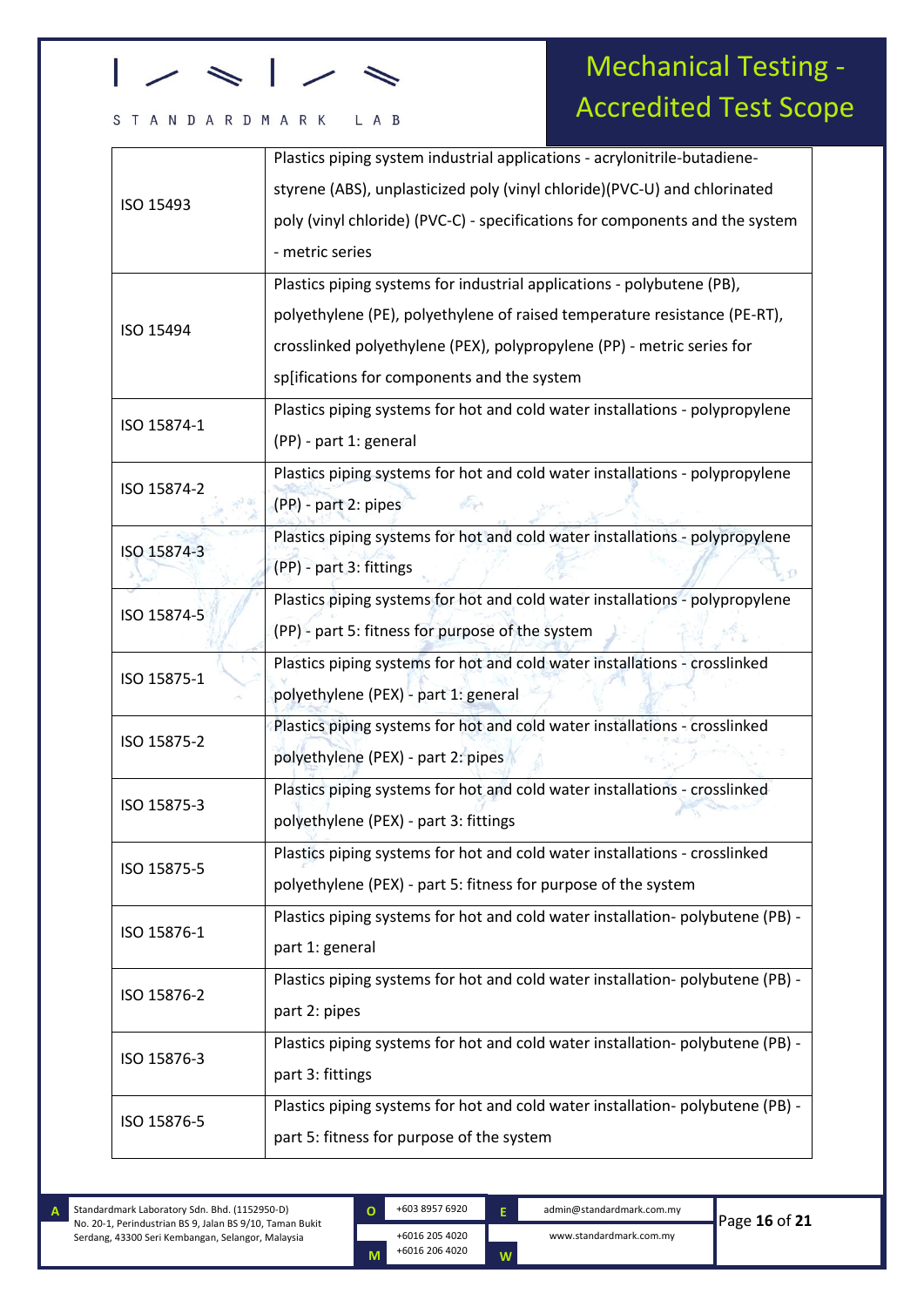#### STANDARDMARK L A B

## Mechanical Testing - Accredited Test Scope

| ISO 15877-1<br>(vinyl chloride) (PVC-C) - part 1: general<br>Plastics piping systems for hot and cold water installations - chlorinated poly<br>ISO 15877-2<br>(vinyl chloride) (PVC-C) - part 2:pipes<br>Plastics piping systems for hot and cold water installations - chlorinated poly<br>ISO 15877-3<br>(vinyl chloride) (PVC-C) - part 3: fittings<br>Plastics piping systems for hot and cold water installations - chlorinated poly<br>ISO 15877-5 |
|-----------------------------------------------------------------------------------------------------------------------------------------------------------------------------------------------------------------------------------------------------------------------------------------------------------------------------------------------------------------------------------------------------------------------------------------------------------|
|                                                                                                                                                                                                                                                                                                                                                                                                                                                           |
|                                                                                                                                                                                                                                                                                                                                                                                                                                                           |
|                                                                                                                                                                                                                                                                                                                                                                                                                                                           |
|                                                                                                                                                                                                                                                                                                                                                                                                                                                           |
|                                                                                                                                                                                                                                                                                                                                                                                                                                                           |
|                                                                                                                                                                                                                                                                                                                                                                                                                                                           |
| (vinyl chloride) (PVC-C) - part 5: fitness for purpose of the system                                                                                                                                                                                                                                                                                                                                                                                      |
| Plastics piping systems- Thermoplastic pipes and fittings for hot and cold                                                                                                                                                                                                                                                                                                                                                                                |
| water-Test method for the resistance of mounted assemblies to<br>ISO 19893                                                                                                                                                                                                                                                                                                                                                                                |
| temperature cycling.                                                                                                                                                                                                                                                                                                                                                                                                                                      |
| Multilayer piping systems for hot and cold water installations inside<br>ISO 21003-1                                                                                                                                                                                                                                                                                                                                                                      |
| buildings - part 1: general                                                                                                                                                                                                                                                                                                                                                                                                                               |
| Multilayer piping systems for hot and cold water installations inside<br>ISO 21003-2                                                                                                                                                                                                                                                                                                                                                                      |
| buildings - part 2: pipes                                                                                                                                                                                                                                                                                                                                                                                                                                 |
| Multilayer piping systems for hot and cold water installations inside<br>ISO 21003-3                                                                                                                                                                                                                                                                                                                                                                      |
| buildings - part 3: fittings                                                                                                                                                                                                                                                                                                                                                                                                                              |
| Multilayer piping systems for hot and cold water installations inside<br>ISO 21003-5                                                                                                                                                                                                                                                                                                                                                                      |
| buildings - part 5: fitness for purpose of the system                                                                                                                                                                                                                                                                                                                                                                                                     |
| Plastics piping systems for non-pressure underground drainage and                                                                                                                                                                                                                                                                                                                                                                                         |
| sewerage - structured-wall piping systems of unplasticized poly<br>ISO 21138-1                                                                                                                                                                                                                                                                                                                                                                            |
| (vinylchloride) (PVC-U), polypropylene (PP) and polyethylene (PE) - material                                                                                                                                                                                                                                                                                                                                                                              |
| and performance specifications for pipes, fittings and the systems                                                                                                                                                                                                                                                                                                                                                                                        |
| Plastics piping systems for non-pressure underground drainage and                                                                                                                                                                                                                                                                                                                                                                                         |
| sewerage - structured-wall piping systems of unplasticized poly<br>ISO 21138-2                                                                                                                                                                                                                                                                                                                                                                            |
| (vinylchloride) (PVC-U), polypropylene (PP) and polyethylene (PE) - pipes                                                                                                                                                                                                                                                                                                                                                                                 |
| with smooth external surface (all material), type A                                                                                                                                                                                                                                                                                                                                                                                                       |
| Plastics piping systems for non-pressure underground drainage and                                                                                                                                                                                                                                                                                                                                                                                         |
| sewerage - structured-wall piping systems of unplasticized poly<br>ISO 21138-3                                                                                                                                                                                                                                                                                                                                                                            |
| (vinylchloride) (PVC-U), polypropylene (PP) and polyethylene (PE) - pipes                                                                                                                                                                                                                                                                                                                                                                                 |
| with smooth external surface (all material), type B                                                                                                                                                                                                                                                                                                                                                                                                       |
| Plastics piping systems for hot and cold water installations - polyethylene of<br>ISO 22391-1                                                                                                                                                                                                                                                                                                                                                             |
| raised temperature resistance (PE-RT) - part 1: general                                                                                                                                                                                                                                                                                                                                                                                                   |

Standardmark Laboratory Sdn. Bhd. (1152950-D) No. 20-1, Perindustrian BS 9, Jalan BS 9/10, Taman Bukit Serdang, 43300 Seri Kembangan, Selangor, Malaysia

kkjkkj

+6016 205 4020 +6016 206 4020 **O M**

+603 8957 6920 admin@standardmark.com.my www.standardmark.com.my **E W**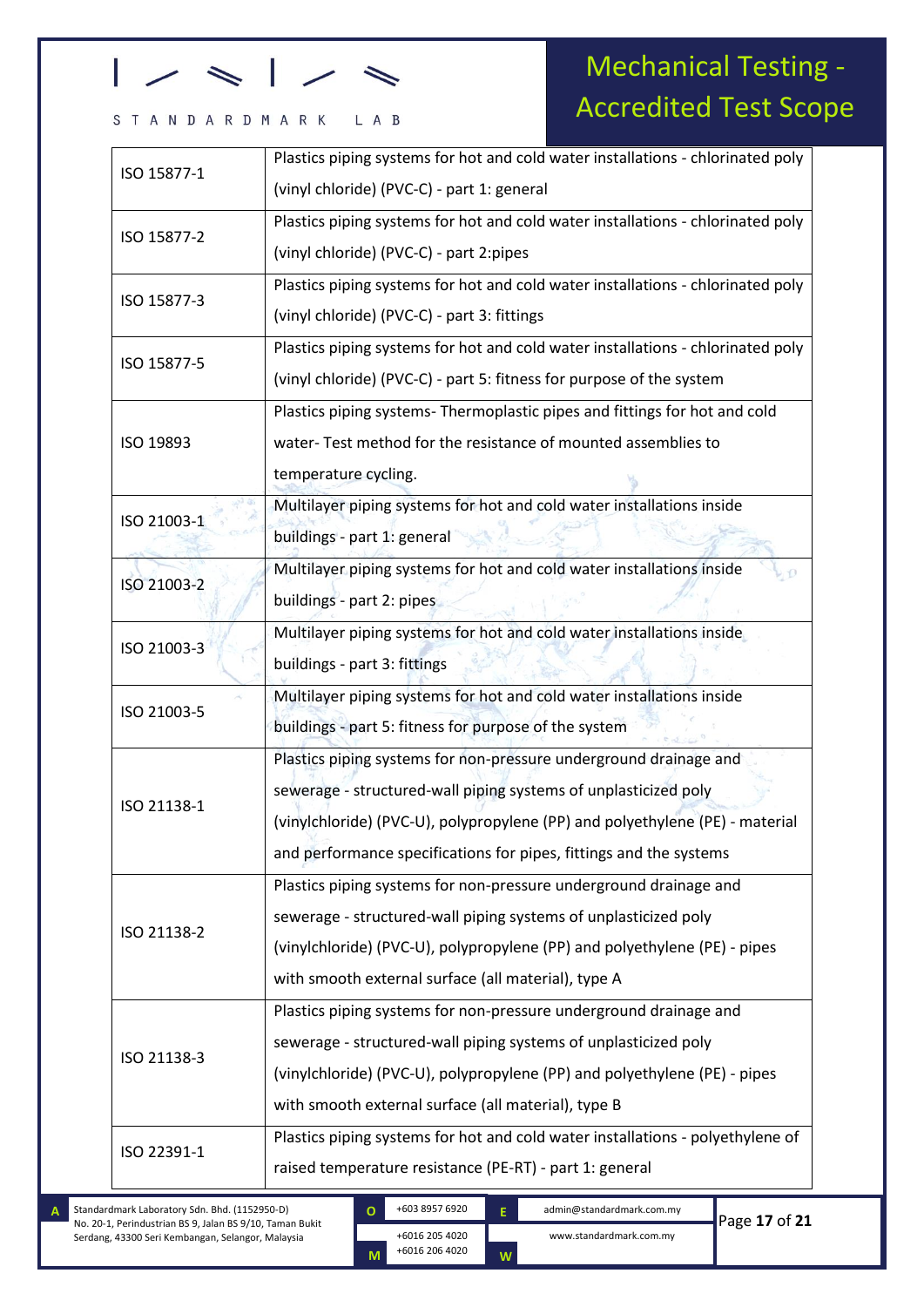#### L A B STANDARDMARK

## Mechanical Testing - Accredited Test Scope

| ISO 22391-2       | Plastics piping systems for hot and cold water installations - polyethylene of |
|-------------------|--------------------------------------------------------------------------------|
|                   | raised temperature resistance (PE-RT) - part 2: pipes                          |
| ISO 22391-9       | Plastics piping systems for hot and cold water installations - polyethylene of |
|                   | raised temperature resistance (PE-RT) - part 3: fittings                       |
|                   | Plastics piping systems for hot and cold water installations - polyethylene of |
| ISO 22391-5       | raised temperature resistance (PE-RT) - part 5: fitness for purpose of the     |
|                   | system                                                                         |
| MS 147            | Specification for quality of vitreous china sanitary appliances                |
| MS 795-1          | WC flushing cisterns - part 1: specification (exclusion Section 4.2.2.2: Color |
|                   | fastness to light for exposed cistern only)                                    |
| MS 795-2          | WC flushing cisterns - part 2: inlet valves                                    |
| MS 795-3          | WC flushing cisterns - part 3: flushing device                                 |
| MS 1522           | Specification for vitreous china water closet pans                             |
| <b>MSS SP-80</b>  | Bronze gate, globe, angle, and check valves                                    |
| <b>MSS SP 110</b> | Ball valves threaded, socket-welding, solder joint, grooved and flared ends    |
| SASO 1473         | Ceramic sanitary appliances - western water closets                            |
| SASO 1474         | Ceramics sanitary appliances - methods of test for western water closets       |
| SASO 1476         | Ceramics sanitary appliances - washbasins                                      |
| SASO 1480         | Sanitary appliances - flushing apparatus                                       |
| SASO 1481         | Sanitary appliances - method of test for flushing apparatus                    |
| SASO 1913         | Sanitary appliances - tapware: shower and spray hoses                          |
| SASO 1914         | Sanitary appliances - tapware: method of test for shower and spray hoses       |
| SASO 2655         | Sanitary ware: general requirements for spare sanitary wares                   |
| SASO 2656         | Sanitary appliances: method of test for plumbing fixture fittings              |
| SS 448-1          | Performance of draw-off taps with metal or plastic bodies for water services   |
|                   | - dimensional and design characteristics                                       |
| SS 448-2          | Performance of draw-off taps with metal or plastic bodies for water services   |
|                   | - water tightness and pressure resistance characteristics                      |
|                   | Performance of draw-off taps with metal or plastic bodies for water services   |
| SS 448-3          | - hydraulic characteristics                                                    |

Standardmark Laboratory Sdn. Bhd. (1152950-D) No. 20-1, Perindustrian BS 9, Jalan BS 9/10, Taman Bukit Serdang, 43300 Seri Kembangan, Selangor, Malaysia **A**

kkjkkj

**O**

**M**

+6016 205 4020 +6016 206 4020

+603 8957 6920 admin@standardmark.com.my **E**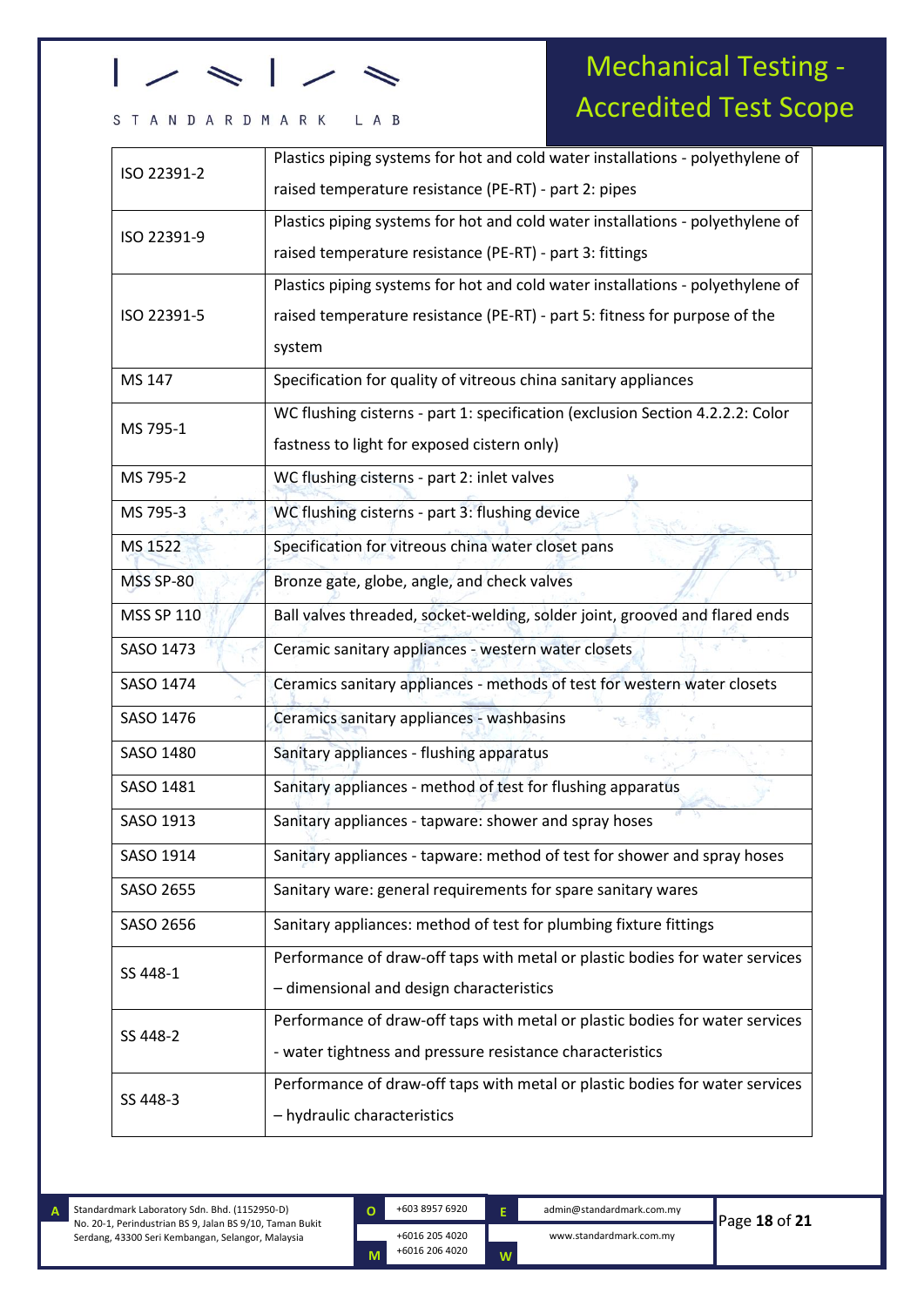#### S T A N D A R D M A R K L A B

## Mechanical Testing - Accredited Test Scope

| SS 448-4      | Performance of draw-off taps with metal or plastic bodies for water services |
|---------------|------------------------------------------------------------------------------|
|               | - mechanical and endurance characteristics                                   |
|               | Performance of draw-off taps with metal or plastic bodies for water services |
| SS 448-5      | - physio-chemical characteristics: materials, coatings                       |
| <b>UL 258</b> | Outline of investigation for shutoff valves for trim and drain purpose       |
|               |                                                                              |



Standardmark Laboratory Sdn. Bhd. (1152950-D) No. 20-1, Perindustrian BS 9, Jalan BS 9/10, Taman Bukit Serdang, 43300 Seri Kembangan, Selangor, Malaysia

**A**

kkjkkj

**O**

**M**

+6016 205 4020 +6016 206 4020

**E**

**W**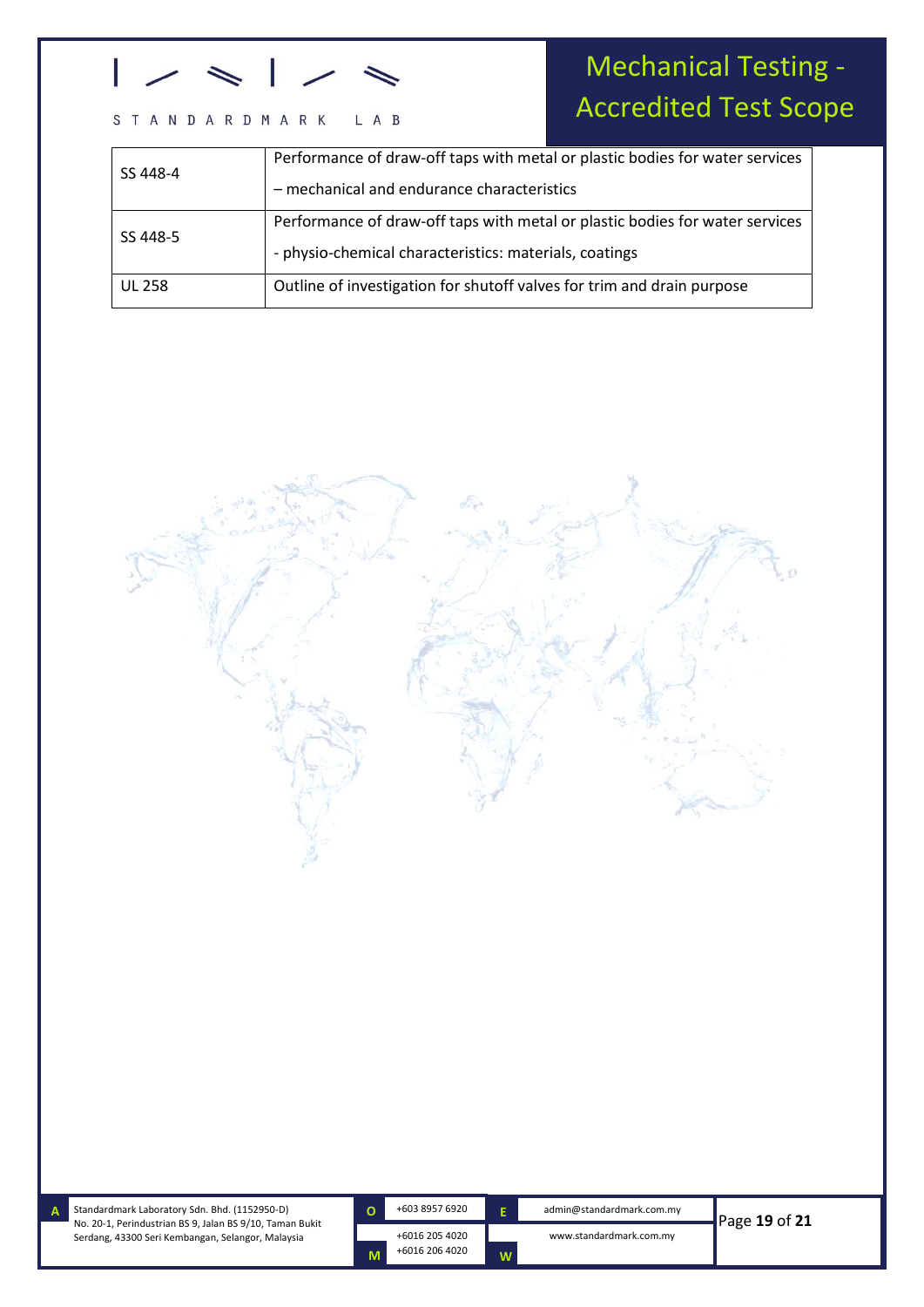#### STANDARDMARK L A B

# Mechanical Testing - Accredited Test Scope

### Fire Protection Products

| <b>BS336</b>       | Specification for fire hose couplings and ancillary equipment                                                                                   |
|--------------------|-------------------------------------------------------------------------------------------------------------------------------------------------|
| BS 5041-3          | Fire hydrant systems equipment. Specification for inlet breechings for dry<br>riser inlets                                                      |
| BS 6391            | Specification for non-percolating layflat delivery hoses and hose assemblies<br>for fire fighting purposes                                      |
| <b>BS EN 671-1</b> | Fixed firefighting system. Hose systems. Hose reels with semi-rigid hose                                                                        |
| <b>BS EN 694</b>   | Fire-fighting hoses. Semi rigid hoses for fixed systems                                                                                         |
| SS 332             | Specification for fire doors                                                                                                                    |
| SS EN 3 - 7        | Portable fire extinguishers- Characteristics, performance requirements and<br>test methods                                                      |
|                    | Portable fire extinguishers-Additional requirements to SS EN 3-7 for the                                                                        |
| <b>SS EN 3 - 8</b> | construction, resistance to pressure and mechanical tests for extinguishers<br>with a maximum allowable pressure equal to or lower than 30 bar. |
| SS EN 3 - 9        | Portable fire extinguishers- Additional requirements to SS EN 3-7 for<br>pressure resistance of CO2 extinguishers                               |

### Industrial Products

| BS EN 12101-3 | Smoke and heat control systems. Specification for powered smoke and heat<br>control ventilators (Fans) |  |
|---------------|--------------------------------------------------------------------------------------------------------|--|
| SS 30         | Manhole tops and surface-box tops                                                                      |  |

**A**

kkjkkj

+603 8957 6920 admin@standardmark.com.my **O**

**M**

+6016 205 4020

+6016 206 4020 **W**

**E**